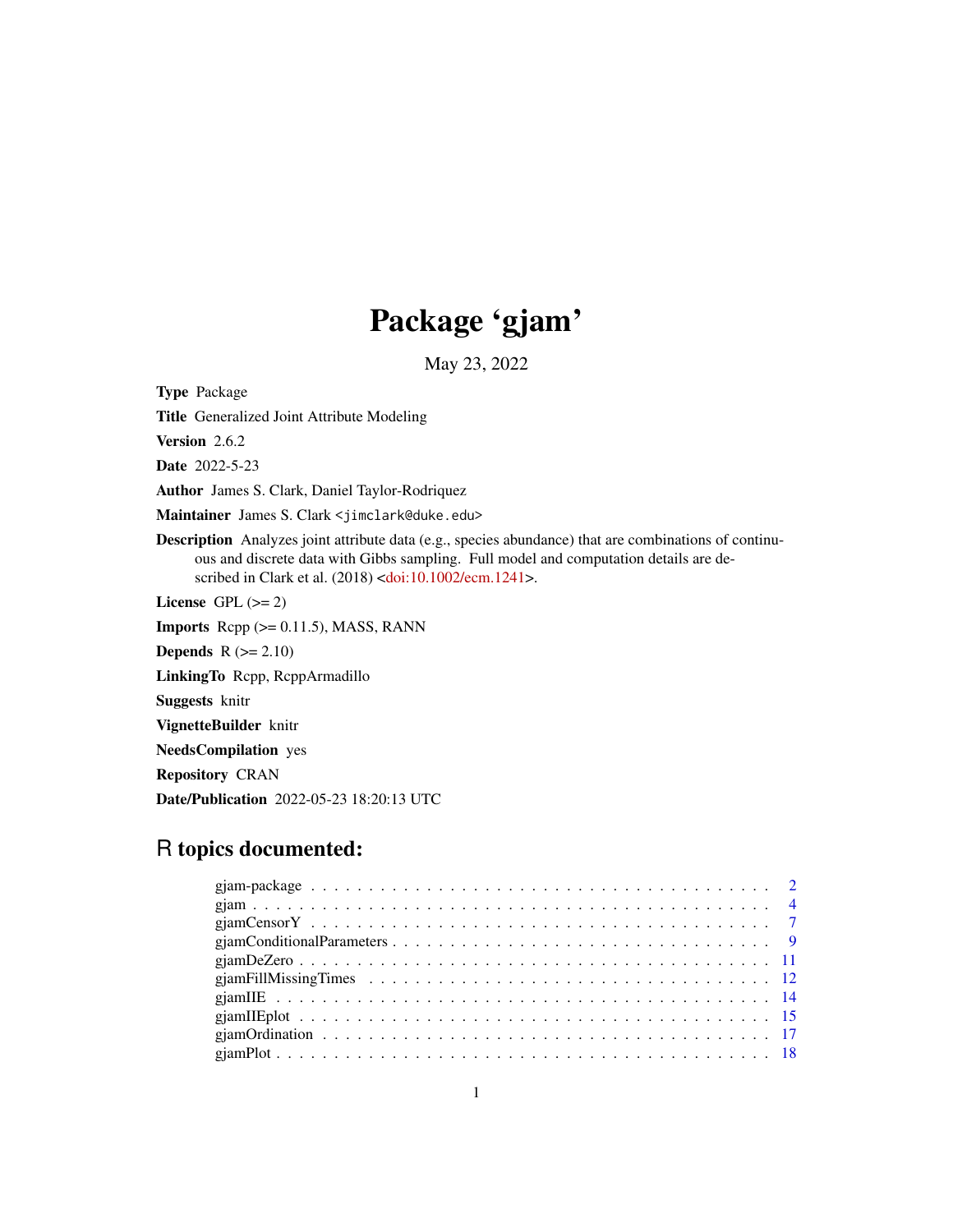# <span id="page-1-0"></span>2 gjam-package

| Index | 36 |
|-------|----|
|       |    |
|       |    |
|       |    |
|       |    |
|       |    |
|       |    |
|       |    |
|       |    |

gjam-package *Generalized Joint Attribute Modeling*

### Description

Inference and prediction for jointly distributed responses that are combinations of continous and discrete data. Functions begin with 'gjam' to avoid conflicts with other packages.

# Details

| Package: gjam    |                                               |
|------------------|-----------------------------------------------|
| Type: Package    |                                               |
| Version: $2.6.2$ |                                               |
| Date:            | 2022-5-23                                     |
|                  | License: $GPL (> = 2)$                        |
| URL:             | http://sites.nicholas.duke.edu/clarklab/code/ |

The generalized joint attribute model (gjam) analyzes multivariate data that are combinations of presence-absence, ordinal, continuous, discrete, composition, zero-inflated, and censored. It does so as a joint distribution over response variables. gjam provides inference on sensitivity to input variables, correlations between responses on the data scale, model selection, and prediction.

Importantly, analysis is done on the observation scale. That is, coefficients and covariances are interpreted on the same scale as the data. Contrast this approach with standard Generalized Linear Models, where coefficients and covariances are difficult to interpret and cannot be compared across responses that are modeled on different scales.

gjam was motivated by species distribution and abundance data in ecology, but can provide an attractive alternative to traditional methods wherever observations are multivariate and combine multiple scales and mixtures of continuous and discrete data.

gjam can be used to model ecological trait data, where species traits are translated to locations as community-weighted means and modes.

Posterior simulation is done by Gibbs sampling. Analysis is done by these functions, roughly in order of how frequently they might be used:

[gjam](#page-3-1) fits model with Gibbs sampling.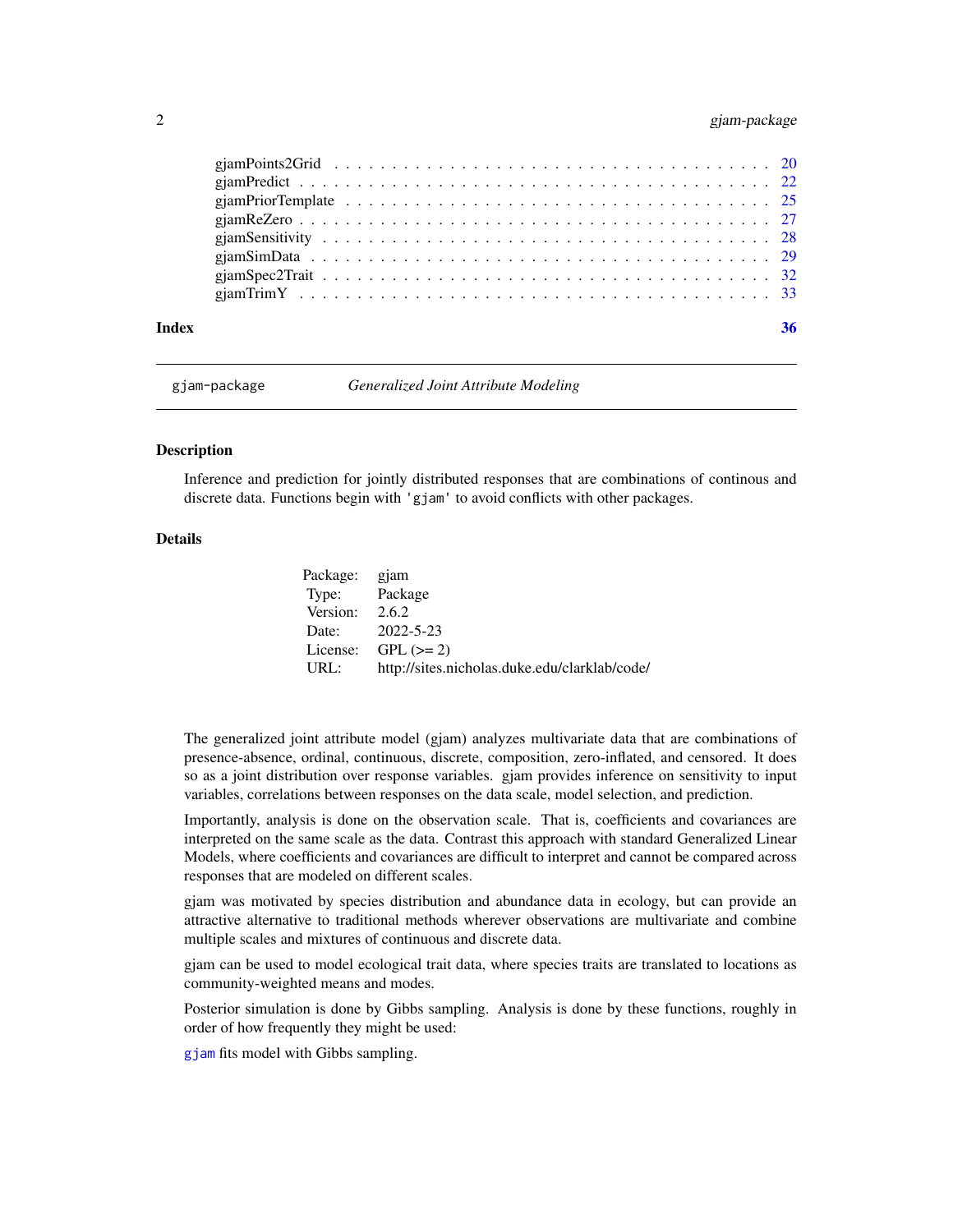# <span id="page-2-0"></span>gjam-package 3

[gjamSimData](#page-28-1) simulates data for analysis by gjam.

[gjamPriorTemplate](#page-24-1) sets up prior distribution for coefficients.

 $g$ jamSensitivity evaluates sensitivity to predictors from  $g$ jam.

[gjamCensorY](#page-6-1) defines censored values and intervals.

[gjamTrimY](#page-32-1) trims the response matrix and aggregates rare types.

[gjamPlot](#page-17-1) plots output from gjam.

[gjamSpec2Trait](#page-31-1) constructs plot by trait matrix.

[gjamPredict](#page-21-1) does conditional prediction.

[gjamConditionalParameters](#page-8-1) obtains the conditional coefficient matrices.

[gjamOrdination](#page-16-1) ordinates the response matrix.

[gjamDeZero](#page-10-1) de-zeros response matrix for storage.

[gjamReZero](#page-26-1) recovers response matrix from de-zeroed format.

[gjamIIE](#page-13-1) evaluates indirect effects and interactions.

[gjamIIEplot](#page-14-1) plots indirect effects and interactions.

[gjamSpec2Trait](#page-31-1) generates trait values.

[gjamPoints2Grid](#page-19-1) aggregates incidence data to counts on a lattice.

#### Author(s)

Author: James S Clark, <jimclark@duke.edu>, Daniel Taylor-Rodriquez

#### References

Clark, J.S., D. Nemergut, B. Seyednasrollah, P. Turner, and S. Zhang. 2017. Generalized joint attribute modeling for biodiversity analysis: Median-zero, multivariate, multifarious data. Ecological Monographs 87, 34-56.

Clark, J.S. 2016. Why species tell more about traits than traits tell us about species: Predictive models. Ecology 97, 1979-1993.

Taylor-Rodriguez, D., K. Kaufeld, E. M. Schliep, J. S. Clark, and A. E. Gelfand. 2016. Joint species distribution modeling: dimension eduction using Dirichlet processes. Bayesian Analysis, 12, 939-967. doi: 10.1214/16-BA1031.

#### See Also

[gjam](#page-3-1), [gjamSimData](#page-28-1), [gjamPriorTemplate](#page-24-1), [gjamSensitivity](#page-27-1), [gjamCensorY](#page-6-1), [gjamTrimY](#page-32-1), [gjamPredict](#page-21-1), [gjamSpec2Trait](#page-31-1), [gjamPlot](#page-17-1), [gjamPredict](#page-21-1), [gjamConditionalParameters](#page-8-1), [gjamDeZero](#page-10-1), [gjamReZero](#page-26-1)

A more detailed vignette is can be obtained with:

browseVignettes('gjam')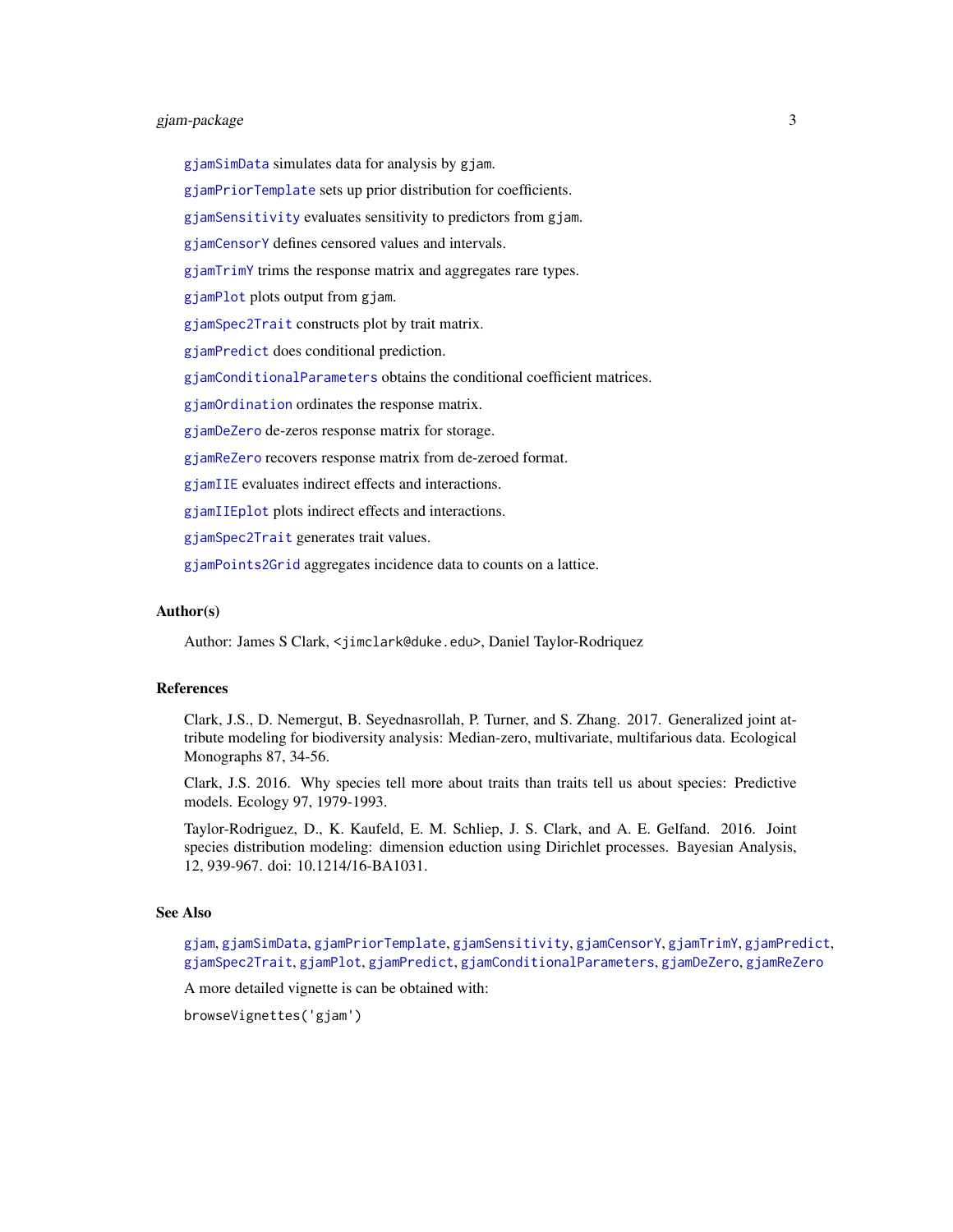#### <span id="page-3-1"></span><span id="page-3-0"></span>Description

Analyzes joint attribute data (e.g., species abundance) with Gibbs sampling. Input can be output from [gjamSimData](#page-28-1). Returns a list of objects from Gibbs sampling that can be plotted by [gjamPlot](#page-17-1).

#### Usage

```
gjam(formula, xdata, ydata, modelList)
  ## S3 method for class 'gjam'
print(x, \ldots)## S3 method for class 'gjam'
```
summary(object, ...)

# Arguments

| formula    | R formula for model, e.g., $\sim x1 + x2$ .                                                                                                                                        |
|------------|------------------------------------------------------------------------------------------------------------------------------------------------------------------------------------|
| xdata      | data. frame containing predictors in formula. If not found in xdata variables,<br>they must be available from the user's workspace.                                                |
| ydata      | n by S response matrix or data. frame. Column names are unique labels, e.g.,<br>species names. All columns will be included in the analysis.                                       |
| modelList  | list specifying inputs, including ng (number of Gibbs steps), burnin, and<br>typeNames. Can include the number of holdouts for out-of-sample prediction,<br>holdoutN. See Details. |
| X          | object of class gjam.                                                                                                                                                              |
| object     | currently, also an object of class gjam.                                                                                                                                           |
| $\ddots$ . | further arguments not used here.                                                                                                                                                   |
|            |                                                                                                                                                                                    |

# Details

Note that formula begins with  $\sim$ , not y  $\sim$ . The response matrix is passed in the form of a n by S matrix or data. frame ydata.

Both predictors in xdata and responses in ydata can include missing values as NA. Factors in xdata should be declared using factor. For computational stability variables that are not factors are standardized by mean and variance, then transformed back to original scales in output. To retain a variable in its original scale during computation include it in the character string notStandard as part of the list modelList. (example shown in the vignette on traits).

modelList has these defaults and provides these options:

ng = 2000, number of Gibbs steps.

burnin = 500, no. initial steps, must be less than ng.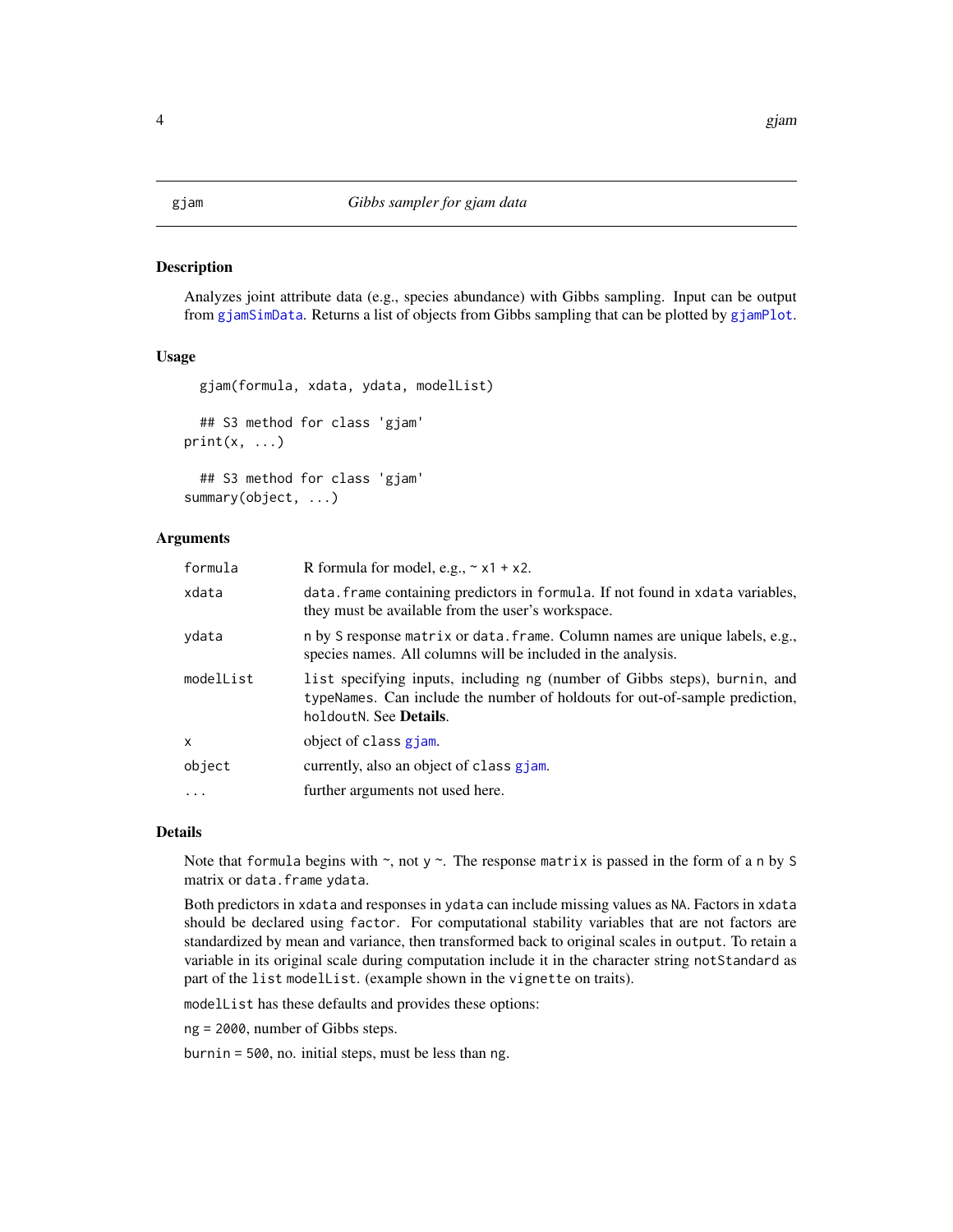<span id="page-4-0"></span>gjam 5

typeNames can be 'PA' (presenceAbsence), 'CON' (continuous on (-Inf, Inf)), 'CA' (continuous abundance, zero censoring), 'DA' (discrete abundance), 'FC' (fractional composition), 'CC' (count composition), 'OC' (ordinal counts), 'CAT' (categorical classes). typeNames can be a single value that applies to all columns in ydata, or there can be one value for each column.

 $holdoutN = 0$ , number of observations to hold out for out-of-sample prediction.

holdoutIndex = numeric(0), numeric vector of observations (row numbers) to holdout for outof-sample prediction.

censor = NULL, list specifying columns, values, and intervals for censoring, see [gjamCensorY](#page-6-1).

effort = NULL, list containing 'columns', a vector of length <= S giving the names of columns in in y, and 'values', a length-n vector of effort or a n by S matrix (see Examples). effort can be plot area, search time, etc. for discrete count data 'DA'.

 $FULL = F$  in modellist will save full prediction chains in \$chains\$ygibbs.

notStandard = NULL, character vector of column names in xdata that should not be standardized.

reductList = list( $N = 20$ ,  $r = 3$ ), list of dimension reduction parameters, invoked when reductList is included in modelList or automatically when ydata has too many columns. See vignette on Dimension Reduction.

random, character string giving the name of a column in xdata that will be used to specify random effects. The random group column should be declared as a factor. There should be replication, i.e., each group level occurs multiple times.

REDUCT = F in modelList overrides automatic dimension reduction.

FCgroups, CCgroups, are length-S vectors assigned to columns in ydata indicating composition 'FC' or 'CC' group membership. For example, if there are two 'CA' columns in ydata followed by two groups of fractional composition data, each having three columns, then typeNames =  $c('CA', 'CA', 'FC', 'FC', 'FC', 'FC', 'FC', 'FC')$  and  $FCgroups = c(0, 0, 1, 1, 1, 2, 2, 2)$ . note: gjamSimData is not currently set up to simulate multiple composition groups, but gjam will model it.

PREDICTX = T executes inverse prediction of x. Speed-up by setting PREDICTX = F.

ematAlpha = .5 is the probability assigned for conditional and marginal independence in the ematrix.

traitList = list(plotByTrait, traitTypes, specByTrait), list of trait objects. See vignette on Trait analysis.

More detailed vignettes can be obtained with:

browseVignettes('gjam')

#### Value

Returns an object of [class](#page-0-0) "gjam", which is a list containing the following components:

| call   | function call                                                                                                                                                                                                                                                                                                                                           |
|--------|---------------------------------------------------------------------------------------------------------------------------------------------------------------------------------------------------------------------------------------------------------------------------------------------------------------------------------------------------------|
| chains | list of MCMC matrices, each with ng rows; includes coefficients bgibbs $(0*\S$<br>columns), bgibbsUn (unstandardized for x), sensitivity fgibbs (01 columns),<br>and fbgibbs (01 columns, where $Q1 = Q - 1$ , unless there are multilevel factors);<br>covariance sgibbs has $S*(S + 1)/2$ columns (REDUCT == F) or $N*r$ columns<br>$(REDUCT == T)$ . |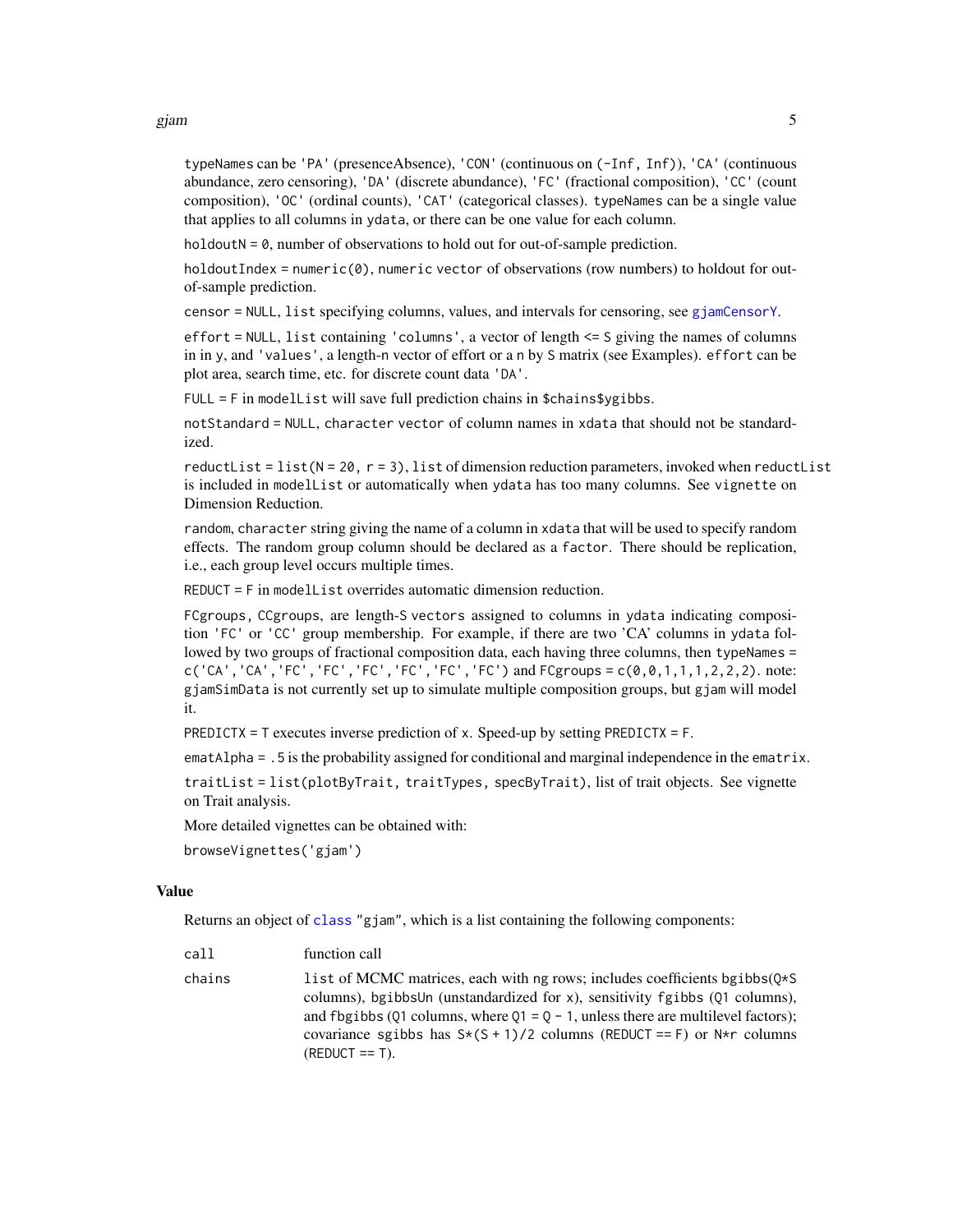<span id="page-5-0"></span>

| fit        | list of diagnostics (DIC, rmspeAll, rmspeBySpec, xscore, yscore).                                                                                                                                                                                                                                                                                                                                                                                                                                                                      |
|------------|----------------------------------------------------------------------------------------------------------------------------------------------------------------------------------------------------------------------------------------------------------------------------------------------------------------------------------------------------------------------------------------------------------------------------------------------------------------------------------------------------------------------------------------|
| inputs     | list of input summaries, including breakMat (partition matrix), classBySpec<br>(interval assignment), designTable (summary of design matrix), [factorBeta,<br>interBeta, intMat, linFactor] (factor and interaction information), other,<br>notOther (response columns to exclude and not), [standMat, standRows, standX]<br>means and variances to standardize x, [x, xdata, y] cleaned versions of data.                                                                                                                             |
| missing    | list of missing objects, including locations for predictors xmiss and responses<br>ymiss in xdata and ydata, respectively, predictor means xmissMu and standard<br>errors xmissSe, response means ymissMu and standard errors ymissSe.                                                                                                                                                                                                                                                                                                 |
| modelList  | list of model specifications from input modellist.                                                                                                                                                                                                                                                                                                                                                                                                                                                                                     |
| parameters | list of parameter estimates, including coefficient matrices on standardized (betaMu,<br>betaSe), unstandardized (betaMuUn, betaSeUn), and dimensionless (fBetaMu,<br>fBetaSd) scales; correlation (corMu, corSe) and covariance (sigMu, sigSe)<br>matrices; sensitivities to predictors (fmatrix, fMu, fSe); environmental response<br>matrix (ematrix), with locations of zero elements, conditionally (whConZero)<br>and marginally (whichZero), set at probability level modelList\$ematAlpha);<br>and latent variables (wMu, wSd). |
| prediction | list of predicted values, including species richness (responses predicted > 0);<br>inverse predicted x (xpredMu, xpredSd) and predicted y (ypredMu, ypredSd)<br>matrices.                                                                                                                                                                                                                                                                                                                                                              |

If traits are modeled, then parameters will additionally include betaTraitMu, betaTraitSe (coefficients), sigmaTraitMu, sigmaTraitSe (covariance). prediction will additionally include tMuOrd (ordinal trait means), tMu, tSe (trait predictions).

#### Author(s)

James S Clark, <jimclark@duke.edu>

# References

Clark, J.S., D. Nemergut, B. Seyednasrollah, P. Turner, and S. Zhang. 2017. Generalized joint attribute modeling for biodiversity analysis: Median-zero, multivariate, multifarious data. Ecological Monographs, 87, 34-56.

### See Also

[gjamSimData](#page-28-1) simulates data

A more detailed vignette is can be obtained with:

browseVignettes('gjam')

website 'http://sites.nicholas.duke.edu/clarklab/code/'.

```
## Not run:
## combinations of scales
types <- c('DA','DA','OC','OC','OC','OC','CON','CON','CON','CON','CON','CA','CA','PA','PA')
```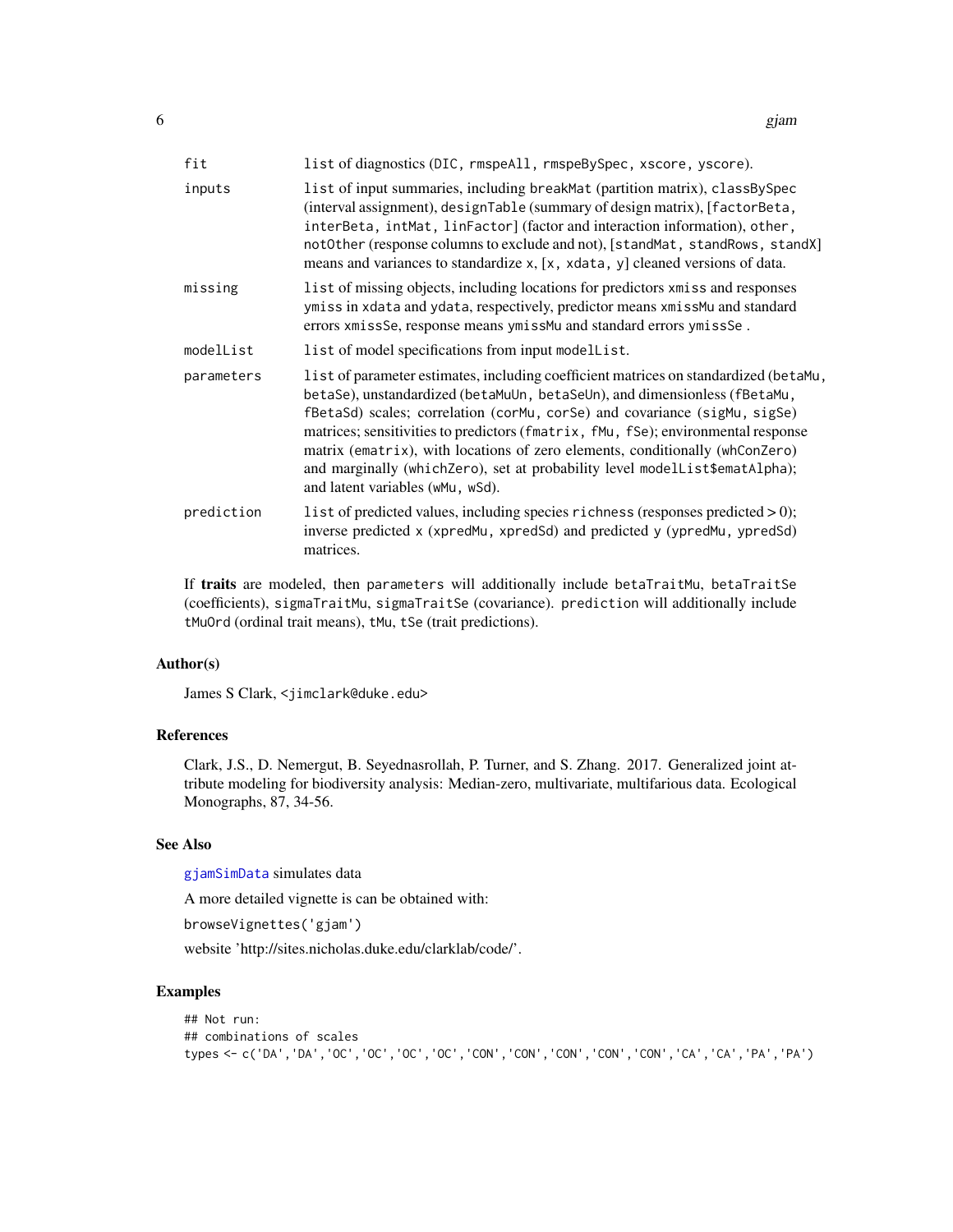# <span id="page-6-0"></span>gjamCensorY 7

```
f <- gjamSimData(S = length(types), typeNames = types)
ml <- list(ng = 500, burnin = 50, typeNames = f$typeNames)
out <- gjam(f$formula, f$xdata, f$ydata, modelList = ml)
summary(out)
# repeat with ng = 5000, burnin = 500, then plot data:
pl <- list(trueValues = f$trueValues)
gjamPlot(out, plotPars = pl)
## discrete abundance with heterogeneous effort
S \leq -5n <- 1000
eff \le list( columns = 1:S, values = round(runif(n,.5,5),1) )
f <- gjamSimData(n, S, typeNames='DA', effort=eff)
ml <- list(ng = 2000, burnin = 500, typeNames = f$typeNames, effort = eff)
out <- gjam(f$formula, f$xdata, f$ydata, modelList = ml)
summary(out)
# repeat with ng = 2000, burnin = 500, then plot data:
pl <- list(trueValues = f$trueValues)
gjamPlot(out, plotPars = pl)
## End(Not run)
```
<span id="page-6-1"></span>

gjamCensorY *Censor gjam response data*

#### **Description**

Returns a list with censored values, intervals, and censored response matrix y.

#### Usage

```
gjamCensorY(values, intervals, y, type='CA', whichcol = c(1:ncol(y)))
```
#### Arguments

| values    | Values in y that are censored, specified by intervals                                                                                                         |
|-----------|---------------------------------------------------------------------------------------------------------------------------------------------------------------|
| intervals | matrix having two rows and one column for each value in values. The first<br>row holds lower bounds. The second row holds upper bounds. See <b>Examples</b> . |
| y         | Response matrix, n rows by S columns. All values within intervals will be<br>replaced with values                                                             |
| type      | Response type, see typeNames in gjam                                                                                                                          |
| whichcol  | Columns in y that are censored (often not all responses are censored)                                                                                         |

# Details

Any values in y that fall within censored intervals are replaced with censored values. The example below simulates data collected on an 'octave scale': 0, 1, 2, 4, 8, ..., an approach to accelerate data collection with approximate bins.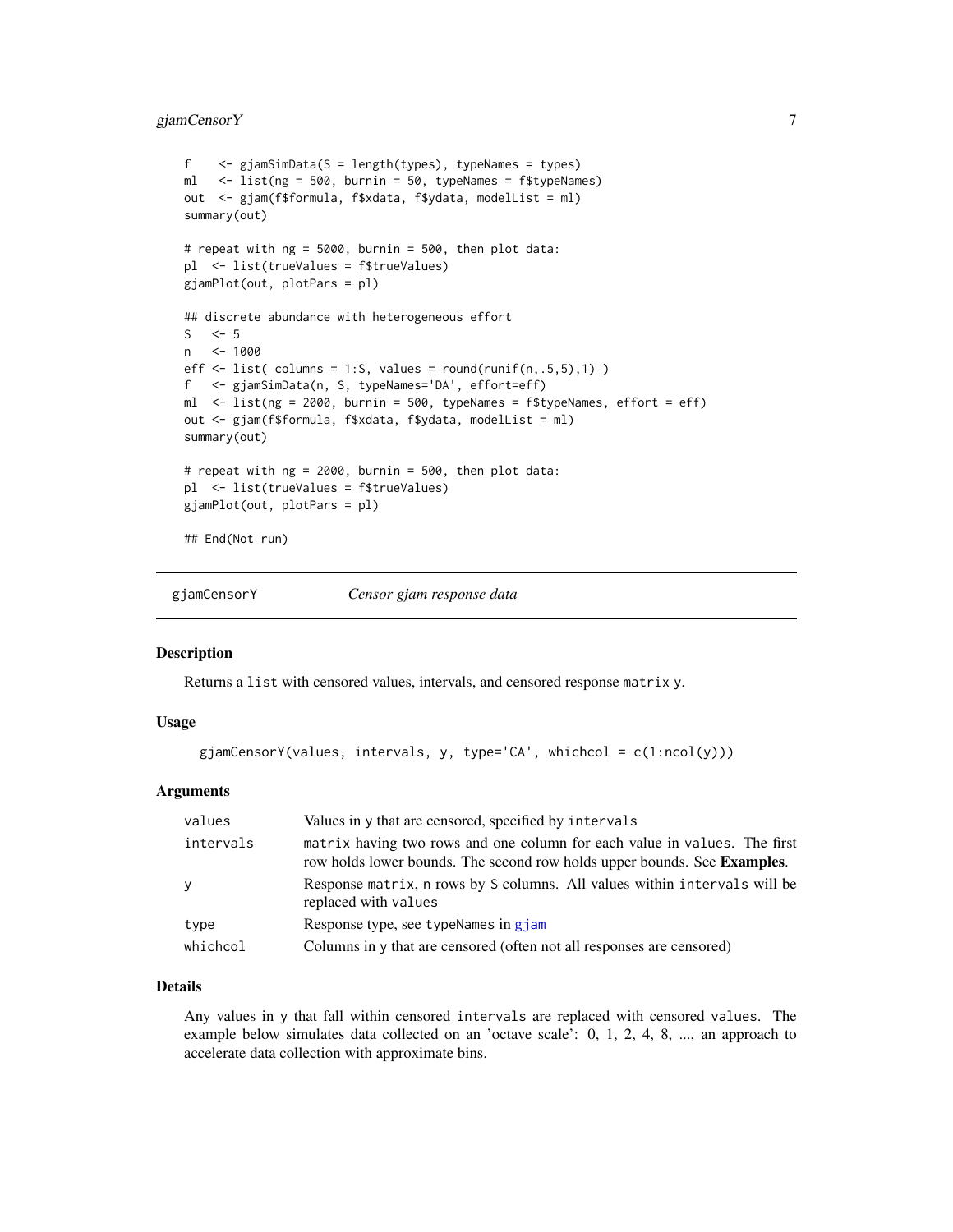# <span id="page-7-0"></span>Value

Returns a list containing two elements.

| ٧      | n by S matrix updated with censored values substituted for those falling within<br>intervals.                                                                                                             |
|--------|-----------------------------------------------------------------------------------------------------------------------------------------------------------------------------------------------------------|
| censor | list containing \$columns that are censored and \$partition, a matrix with 3<br>rows used in g iam and g iamplot, one column per censor interval. Rows are<br>values, followed by lower and upper bounds. |

## Author(s)

James S Clark, <jimclark@duke.edu>

#### References

Clark, J.S., D. Nemergut, B. Seyednasrollah, P. Turner, and S. Zhang. 2017. Generalized joint attribute modeling for biodiversity analysis: Median-zero, multivariate, multifarious data. Ecological Monographs 87, 34-56.

#### See Also

[gjamSimData](#page-28-1) simulates data [gjam](#page-3-1) analyzes data

A more detailed vignette is can be obtained with:

browseVignettes('gjam')

website 'http://sites.nicholas.duke.edu/clarklab/code/'.

```
## Not run:
# data in octaves
v <- up <- c(0, 2^c(0:4), Inf)
dn \leq c(-Inf, v[-length(v)])
i <- rbind( dn, up ) # intervals
f \leq gjamSimData(n = 2000, S = 15, Q = 3, typeNames='CA')
y \le -f$y
cc < -c(3:6) # censored columns
g \leq - gjamCensorY(values = v, intervals = i, y = y, whichcol = cc)
y[,cc] <- g$y # replace columns
ml \le list(ng = 500, burnin = 100, censor = g$censor, typeNames = f$typeNames)
output <- gjam(f$formula, xdata = f$xdata, ydata = y, modelList = ml)
#repeat with ng = 2000, burnin = 500, then:
pl <- list(trueValues = f$trueValues, width = 3, height = 3)
gjamPlot(output, pl)
# upper detection limit
up <-5v < - up
i \le matrix(c(up, Inf), 2)
```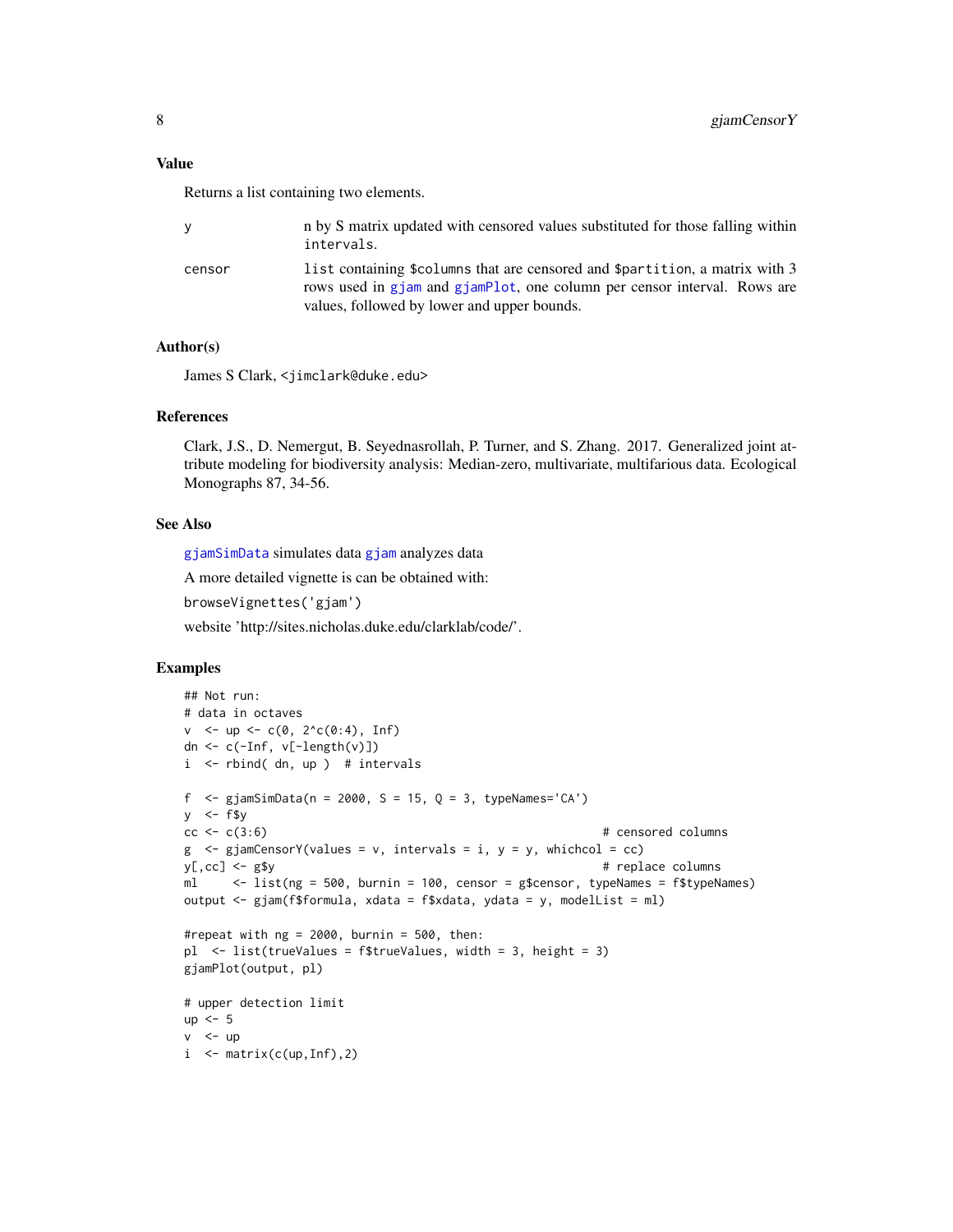# <span id="page-8-0"></span>gjamConditionalParameters 9

```
rownames(i) <- c('down','up')
f <- gjamSimData(typeNames='CA')
g \leq - gjamCensorY(values = v, intervals = i, y = f$y)
ml <- list(ng = 500, burnin = 100, censor = g$censor, typeNames = f$typeNames)
out <- gjam(f$formula, xdata = f$xdata, ydata = g$y, modelList = ml)
#repeat with ng = 2000, burnin = 500, then:
pl <- list(trueValues = f$trueValues, width = 3, height = 3)
gjamPlot(out, pl)
# lower detection limit
lo <- .001
values <- upper <- lo
intervals <- matrix(c(-Inf,lo),2)
rownames(intervals) <- c('lower','upper')
## End(Not run)
```
<span id="page-8-1"></span>gjamConditionalParameters

*Parameters for gjam conditional prediction*

#### Description

Conditional parameters quantify the direct effects of predictors including those that come through other species.

#### Usage

```
gjamConditionalParameters(output, conditionOn, nsim = 2000)
```
#### **Arguments**

| output      | object of class "giam".                                                |
|-------------|------------------------------------------------------------------------|
| conditionOn | a character vector of responses to condition on (see <b>Details</b> ). |
| nsim        | number of draws from the posterior distribution.                       |

#### Details

Responses in ydata are random with a joint distribution that comes through the residual covariance having mean matrix parameters\$sigMu and standard error matrix parameters\$sigSe. Still, it can be desirable to use some responses, along with covariates, as predictors of others. The responses (columns) in ydata are partitioned into two groups, a group to condition on (the names included in character vector conditionOn) and the remaining columns. conditionOn gives the names of response variables (colnames for ydata). The conditional distribution is parameterized as the sum of effects that come directly from predictors in xdata, in a matrix C, and from the other responses, i.e., those in conditionOn, a matrix A. A third matrix P holds the conditional covariance.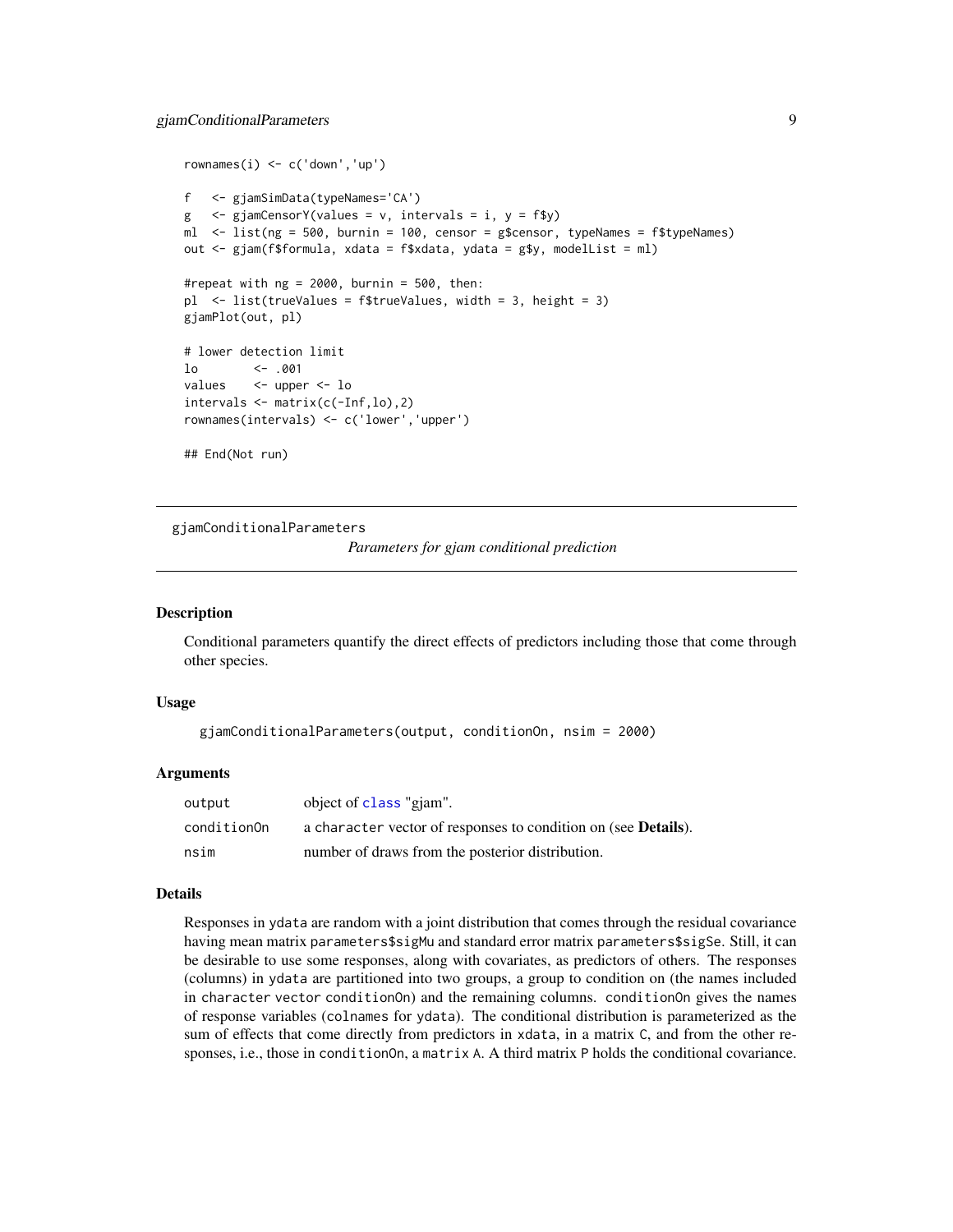<span id="page-9-0"></span>If dimension reduction is used in model fitting, then there will some redundancy in conditional coefficients.

See examples below.

# Value

| Amu  | posterior mean for matrix A.    |
|------|---------------------------------|
| Ase  | standard error for matrix A.    |
| Atab | parameter summary for matrix A. |
| Cmu  | posterior mean for matrix C.    |
| Cse  | standard error for matrix C.    |
| Ctab | parameter summary for matrix C. |
| Pmu  | posterior mean for matrix P.    |
| Pse  | standard error for matrix P.    |
| Ptab | parameter summary for matrix P. |

#### Author(s)

James S Clark, <jimclark@duke.edu>

#### References

Qiu, T., S. Shubhi, C. W. Woodall, and J.S. Clark. 2021. Niche shifts from trees to fecundity to recruitment that determine species response to climate change. Frontiers in Ecology and Evolution 9, 863. 'https://www.frontiersin.org/article/10.3389/fevo.2021.719141'.

# See Also

[gjamSimData](#page-28-1) simulates data

[gjam](#page-3-1) fits the model

A more detailed vignette is can be obtained with:

browseVignettes('gjam')

web site 'http://sites.nicholas.duke.edu/clarklab/code/'.

# Examples

```
## Not run:
f \leq gjamSimData(n = 200, S = 10, Q = 3, typeNames = 'CA')
ml <- list(ng = 2000, burnin = 50, typeNames = f$typeNames, holdoutN = 10)
output <- gjam(f$formula, f$xdata, f$ydata, modelList = ml)
# condition on three species
gjamConditionalParameters( output, conditionOn = c('S1','S2','S3') )
```
## End(Not run)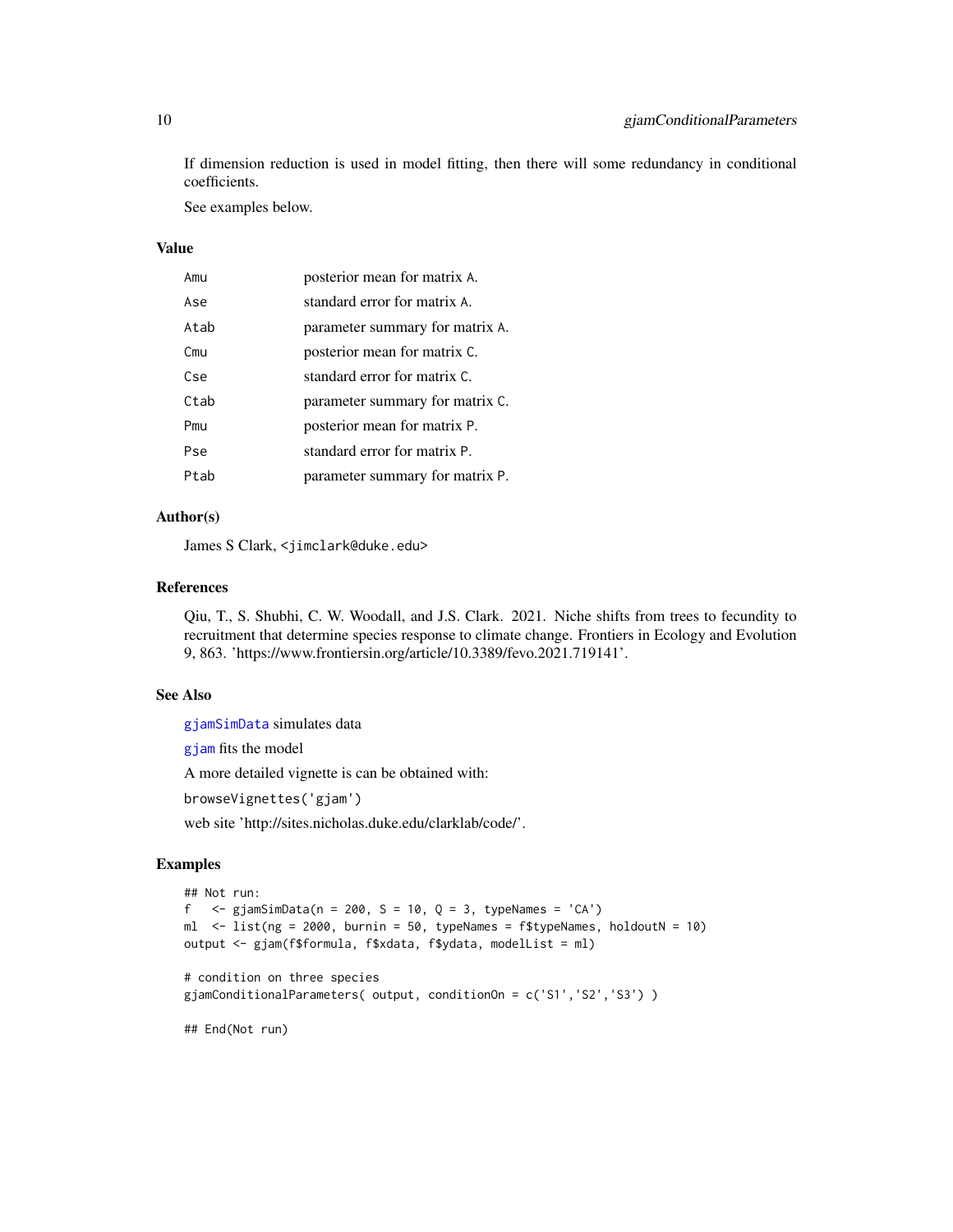<span id="page-10-1"></span><span id="page-10-0"></span>

# Description

Returns a de-zeroed (sparse matrix) version of matrix ymat with objects needed to re-zero it.

#### Usage

```
gjamDeZero(ymat)
```
#### Arguments

ymat n by S response matrix

# Details

Many abundance data sets are mostly zeros. [gjamDeZero](#page-10-1) extacts non-zero elements for storage.

#### Value

Returns a list containing the de-zeroed ymat as a vector yvec.

| yvec         | non-zero elements of ymat |
|--------------|---------------------------|
| n            | no. rows of ymat          |
| <sub>S</sub> | no. cols of ymat          |
| index        | index for non-zeros       |
| ynames       | column names of ymat      |

# Author(s)

James S Clark, <jimclark@duke.edu>

# References

Clark, J.S., D. Nemergut, B. Seyednasrollah, P. Turner, and S. Zhang. 2016. Generalized joint attribute modeling for biodiversity analysis: Median-zero, multivariate, multifarious data. Ecological Monographs 87, 34-56.

#### See Also

[gjamReZero](#page-26-1) to recover ymat

browseVignettes('gjam')

website 'http://sites.nicholas.duke.edu/clarklab/code/'.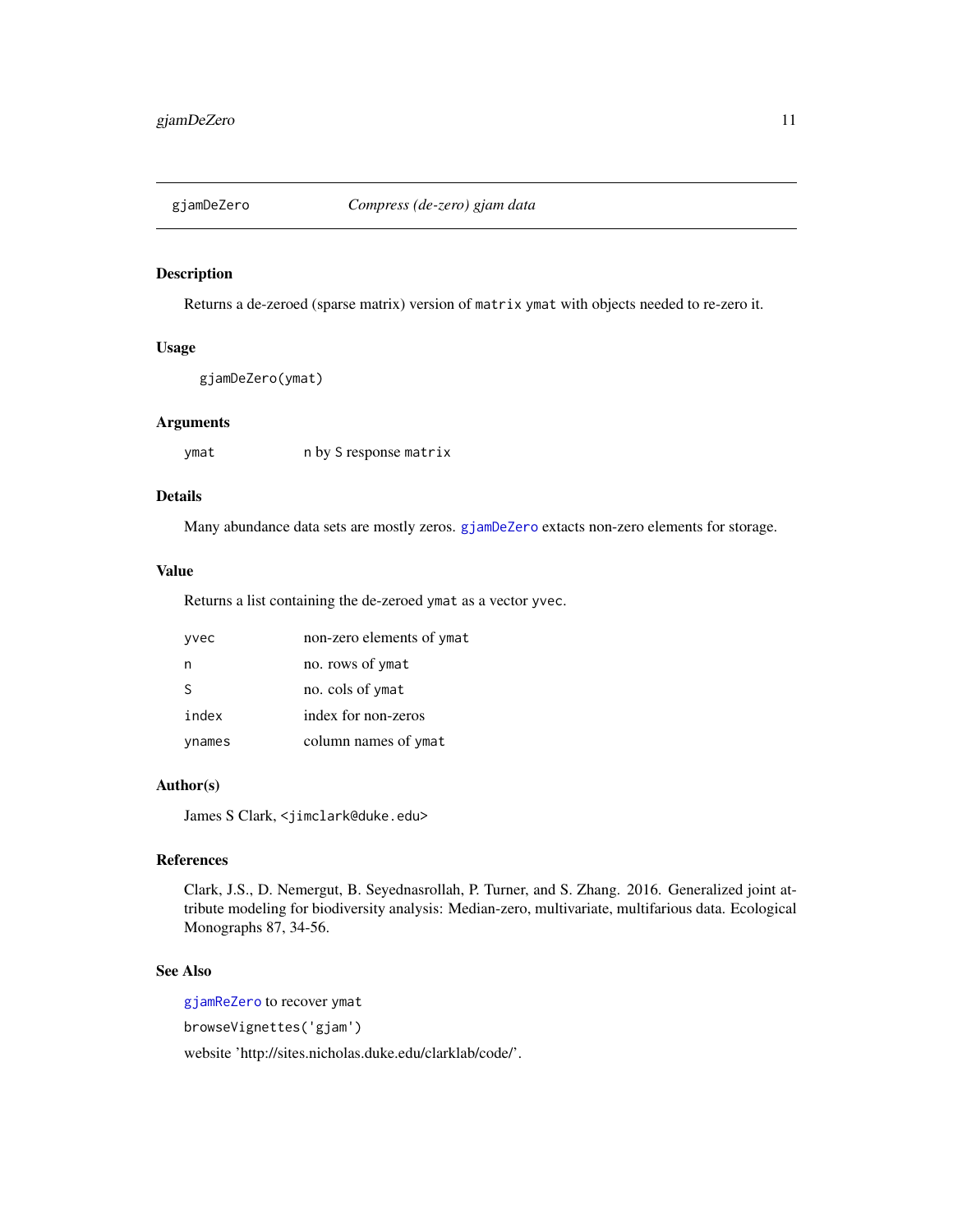#### Examples

```
## Not run:
library(repmis)
source_data("https://github.com/jimclarkatduke/gjam/blob/master/fungEnd.RData?raw=True")
ymat <- gjamReZero(fungEnd$yDeZero) # OTUs stored without zeros
length(fungEnd$yDeZero$yvec) # size of stored version
length(ymat) # full size
yDeZero <- gjamDeZero(ymat)
length(yDeZero$yvec) # recover de-zeroed vector
## End(Not run)
```
gjamFillMissingTimes *Fill out data for time series (state-space) gjam*

#### Description

Fills in predictor, response, and effort matrics for time series data where there are multiple multivariate time series. Time series gjam is here [https://htmlpreview.github.io/?https://github.](https://htmlpreview.github.io/?https://github.com/jimclarkatduke/gjam/blob/master/gjamTimeMsVignette.html) [com/jimclarkatduke/gjam/blob/master/gjamTimeMsVignette.html](https://htmlpreview.github.io/?https://github.com/jimclarkatduke/gjam/blob/master/gjamTimeMsVignette.html)

# Usage

```
gjamFillMissingTimes(xdata, ydata, edata, groupCol, timeCol, groupVars = groupCol,
                        FILLMEANS = FALSE, typeNames = NULL, missingEffort = .1)
```
## Arguments

| xdata            | n by Q data. frame holding predictor variables                                                                                                            |
|------------------|-----------------------------------------------------------------------------------------------------------------------------------------------------------|
| ydata            | n by S matrix holding response variables                                                                                                                  |
| edata            | n by S matrix holding effort                                                                                                                              |
| groupCol         | column name in x data for group variable, i.e., observations part of the same<br>time series                                                              |
| timeCol          | column name in xdata for time index                                                                                                                       |
| groupVars        | character vector of column names in x data having values that are fixed for a<br>value of group Col, i.e., they do not change with time index in time Col |
| <b>FILLMEANS</b> | fill new rows in ydata with mean for groupCol times missing Effort; other-<br>wise NA                                                                     |
| typeNames        | typenames current limited to 'DA' for discrete counts                                                                                                     |
| missingEffort    | effort assigned to missing values of edata and ydata                                                                                                      |

<span id="page-11-0"></span>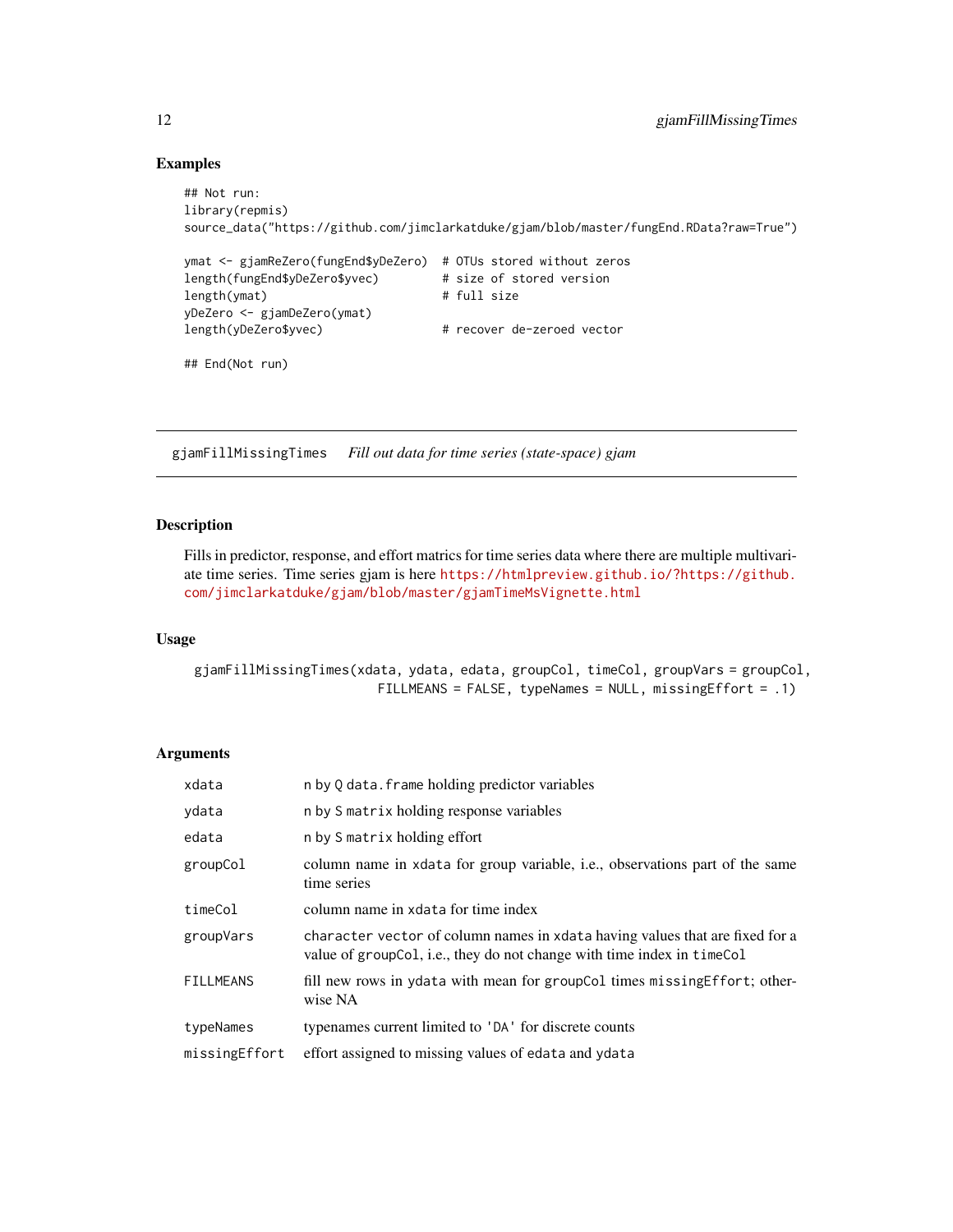# <span id="page-12-0"></span>Details

Missing times in the data occur where there are gaps in timeCol column of xdata and the initial time 0 for each sequence. New versions of the data have NA (xdata) or prior values with appropriate weight (ydata). Missing times are filled in xdata, ydata, edata, including a time 0 which serves as a prior mean for ydata for time code1. The group and time indices in columns groupCol and timeCol of xdata reference the time for a given time series. Missing values in the columns groupVars of xdata are filled automatically filled in. This assumes that values for these variables are fixed for the group. If FILLMEANS, the missing values in ydata are filled with means for the group and given a low weight specified in missingEffort.

# Value

A list containing the following:

| xdata    | filled version of xdata                                                                                                                                                                                                                                                                                                                |
|----------|----------------------------------------------------------------------------------------------------------------------------------------------------------------------------------------------------------------------------------------------------------------------------------------------------------------------------------------|
| ydata    | filled version of ydata                                                                                                                                                                                                                                                                                                                |
| edata    | filled version of edata                                                                                                                                                                                                                                                                                                                |
| timeList | time indices used for computation, including, timeZero (row numbers in new<br>data where each time series begins, with times $= 0$ ), timelast (row numbers<br>in new data where each time series ends), rowInserts (row numbers for all in-<br>serted rows), no Effort (rows for which effort in edata is filled with missing Effort) |

#### Author(s)

James S Clark, <jimclark@duke.edu>

#### References

Clark, J. S., C. L. Scher, and M. Swift. 2020. The emergent interactions that govern biodiversity change. Proceedings of the National Academy of Sciences, 117, 17074-17083.

# See Also

[gjam](#page-3-1) for more on xdata, ydata, and effort.

A more detailed vignette is can be obtained with:

browseVignettes('gjam')

web site 'http://sites.nicholas.duke.edu/clarklab/code/'.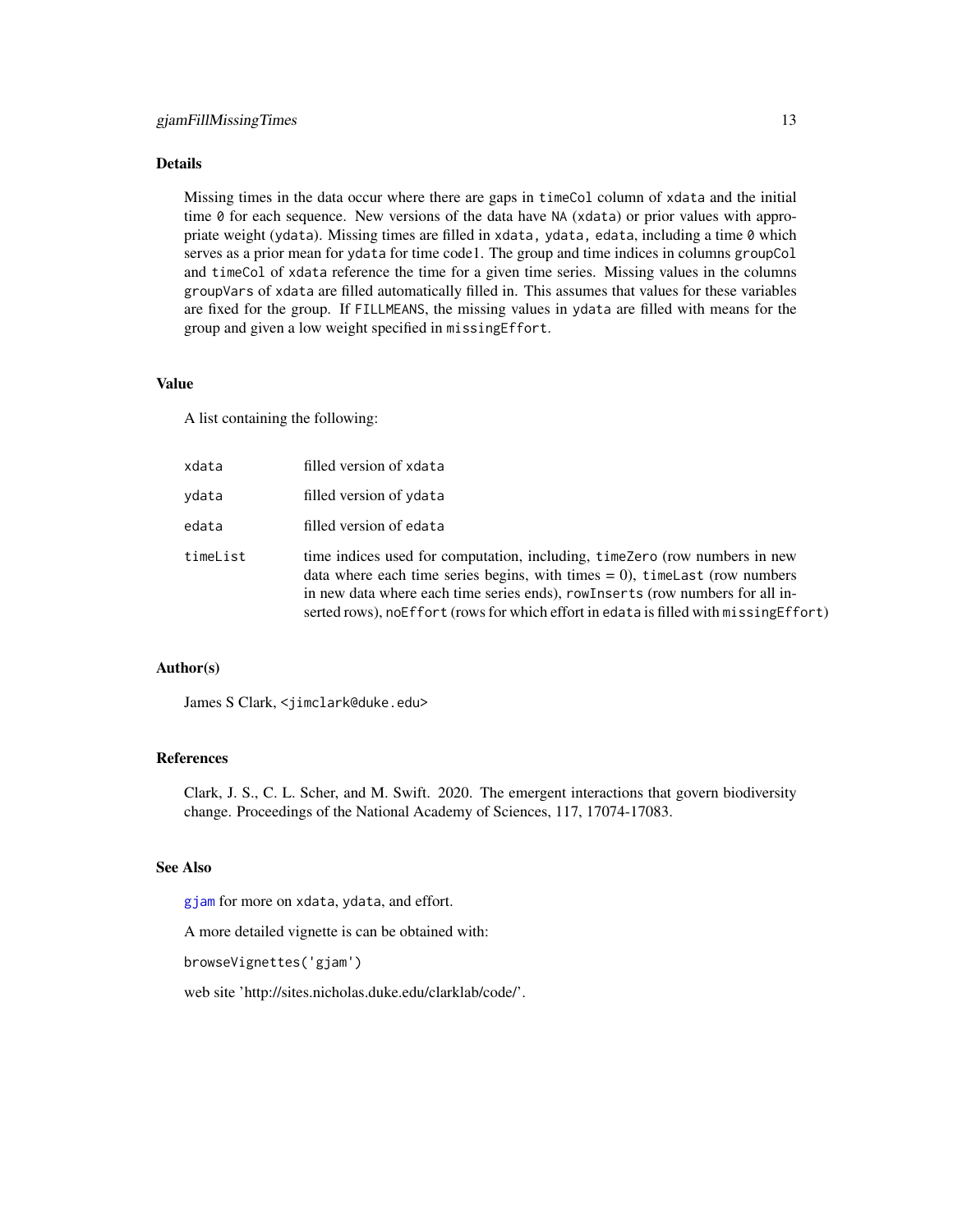<span id="page-13-1"></span><span id="page-13-0"></span>

#### Description

Evaluates direct, indirect, and interactions from a [gjam](#page-3-1) object. Returns a list of objects that can be plotted by [gjamIIEplot](#page-14-1).

# Usage

```
gjamIIE(output, xvector, MEAN = T, keepNames = NULL, omitY = NULL,
       sdScaleX = T, sdScaleY = F
```
#### **Arguments**

| output      | object of class inheriting from "giam".                                         |
|-------------|---------------------------------------------------------------------------------|
| xvector     | vector of predictor values, with names, corresponding to columns in output \$x. |
| <b>MEAN</b> | logical, if false, then median used.                                            |
| omitY       | character vector of columns in output \$y to omit from calculations.            |
| keepNames   | character vector of columns in output \$y. If omitted, all columns used.        |
| sdScaleX    | standardize coefficients to X scale.                                            |
| sdScaleY    | standardize coefficients to correlation scale.                                  |

# Details

For plotting or recovering effects. The list fit \$IIE has matrices for main effects (mainEffect), interactions (intEffect), direct effects (dirEffect), indirect effects (indEffectTo), and standard deviations for each. The direct effects are the sum of main effects and interactions. The indirect effects include main effects and interactions that come through other species, determined by covariance matrix sigma.

If sdScaleX =  $T$  effects are standandardized from the Y/X to Y scale. This is the typical standardization for predictor variables. If  $sdScaleY = T$  effects are given on the correlation scale. If both are true effects are dimensionless. See the gjam vignette on dimension reduction.

#### Value

A list of objects for plotting by [gjamIIEplot](#page-14-1).

# Author(s)

James S Clark, <jimclark@duke.edu>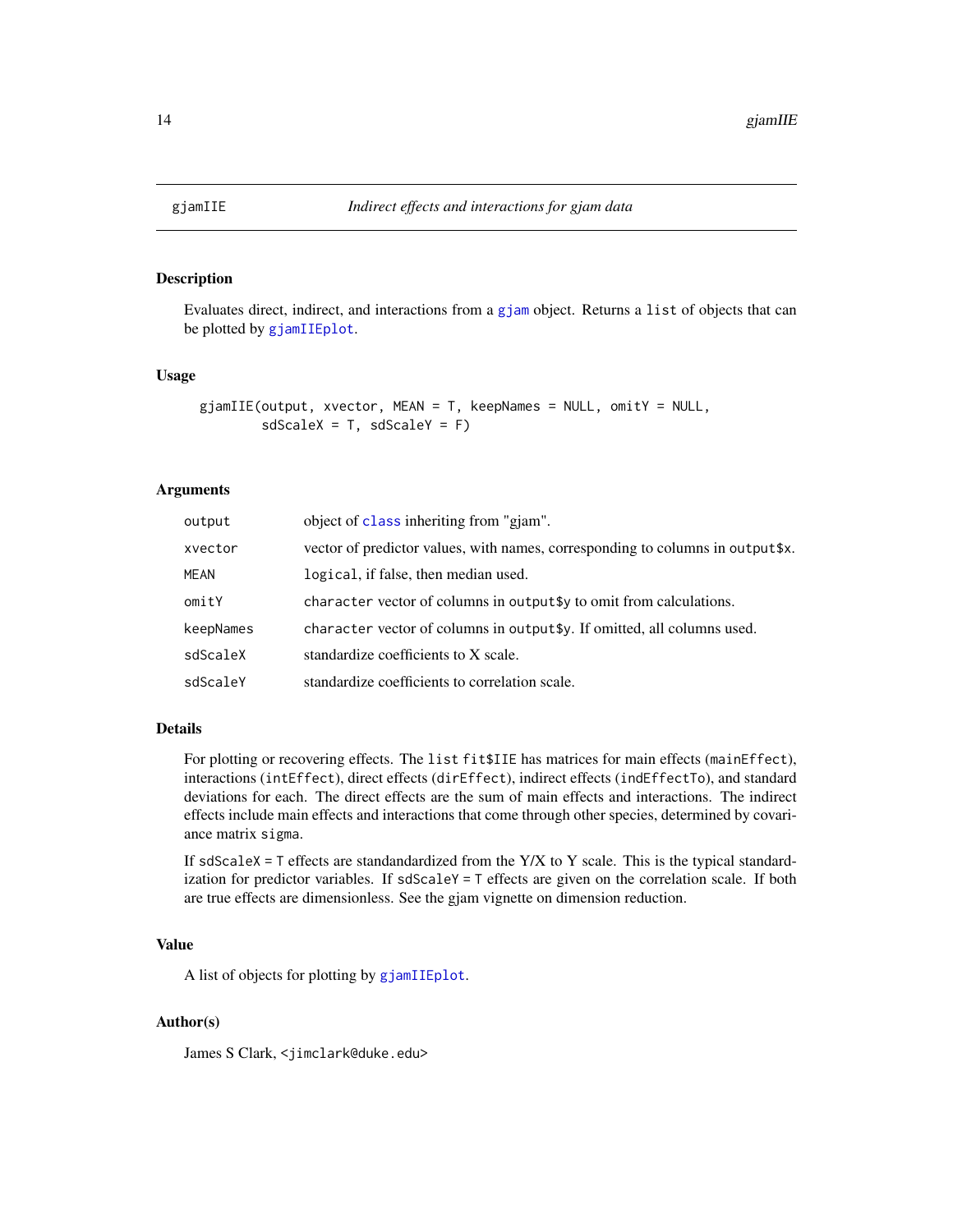# <span id="page-14-0"></span>gjamIIEplot 15

#### References

Clark, J.S., D. Nemergut, B. Seyednasrollah, P. Turner, and S. Zhang. 2016. Generalized joint attribute modeling for biodiversity analysis: Median-zero, multivariate, multifarious data. Ecological Monographs 87, 34-56.

# See Also

[gjamIIEplot](#page-14-1) plots output from gjamIIE

A more detailed vignette is can be obtained with:

browseVignettes('gjam')

web site 'http://sites.nicholas.duke.edu/clarklab/code/'.

# Examples

```
## Not run:
sim \leq gjamSimData(S = 12, Q = 5, typeNames = 'CA')
ml \le list(ng = 50, burnin = 5, typeNames = sim$typeNames)
out <- gjam(sim$formula, sim$xdata, sim$ydata, modelList = ml)
xvector <- colMeans(out$inputs$xStand) #predict at mean values for data
xvector[1] < -1fit <- gjamIIE(output = out, xvector)
gjamIIEplot(fit, response = 'S1', effectMu = c('main','ind'),
            effectSd = c('main','ind'), legLoc = 'topleft')
## End(Not run)
```
<span id="page-14-1"></span>gjamIIEplot *Plots indirect effects and interactions for gjam data*

#### **Description**

Using the object returned by [gjamIIEplot](#page-14-1) generates a plot for a response variable.

#### Usage

```
gjamIIEplot(fit, response, effectMu, effectSd = NULL,
           ylim = NULL, col='black', legLoc = 'topleft', cex = 1)
```
# Arguments

| fit      | object from gjamIIE.                                                                  |
|----------|---------------------------------------------------------------------------------------|
| response | name of a column in fitsy to plot.                                                    |
| effectMu | character vector of mean effects to plot, can include 'main', 'int', 'direct', 'ind'. |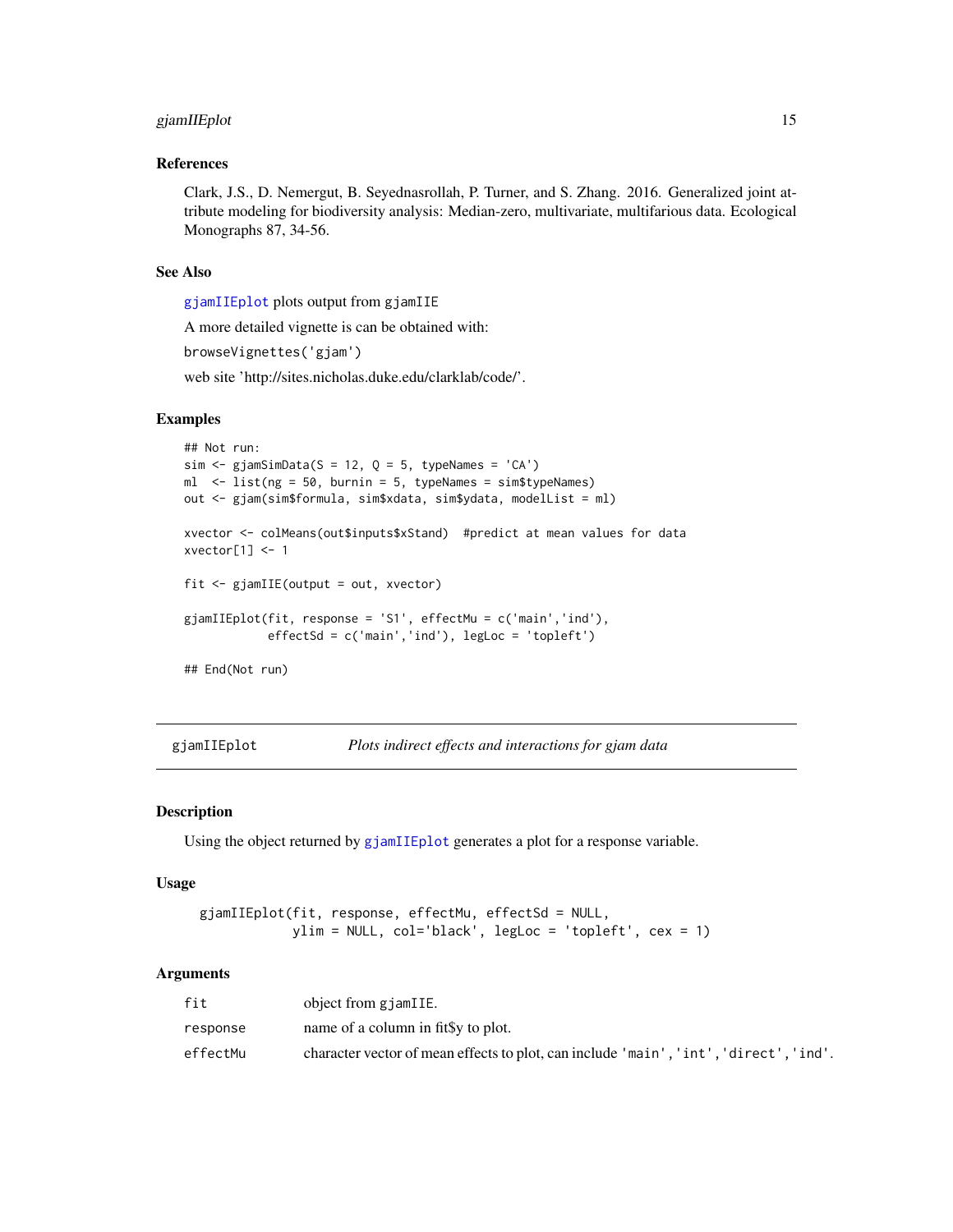<span id="page-15-0"></span>

| effectSd | character vector can include all or some of effect Mu. |
|----------|--------------------------------------------------------|
| vlim     | vector of two values defines vertical axis range.      |
| col      | vector of colors for barplot.                          |
| legLoc   | character for legend location.                         |
| сех      | font size.                                             |

## Details

For plotting direct effects, interactions, and indirect effects from an object fit generated by gjamIIE. The character vector supplied as effectMu can include main effects ('main'), interactions ('int'), main effects plus interactions ('direct'), and/or indirect effects ('ind'). The list effectSd draws 0.95 predictive intervals for all or some of the effects listed in effectMu. Bars are contributions of each effect to the response.

For factors, effects are plotted relative to the mean over all factor levels.

#### Author(s)

James S Clark, <jimclark@duke.edu>

# References

Clark, J.S., D. Nemergut, B. Seyednasrollah, P. Turner, and S. Zhang. 2017. Generalized joint attribute modeling for biodiversity analysis: Median-zero, multivariate, multifarious data. Ecological Monographs 87, 34-56.

#### See Also

[gjamIIE](#page-13-1) generates output for gjamIIEplot

A more detailed vignette is can be obtained with:

```
browseVignettes('gjam')
```
web site 'http://sites.nicholas.duke.edu/clarklab/code/'.

```
## Not run:
f \leq giamSimData(S = 10, Q = 6, typeNames = 'OC')
ml \le list(ng = 50, burnin = 5, typeNames = f$typeNames)
out <- gjam(f$formula, f$xdata, f$ydata, modelList = ml)
xvector <- colMeans(out$inputs$xStand) #predict at mean values for data, standardized x
xvector[1] < -1fit <- gjamIIE(out, xvector)
gjamIIEplot(fit, response = 'S1', effectMu = c('main','ind'),
            effectSd = c('main','ind'), legLoc = 'topleft')
## End(Not run)
```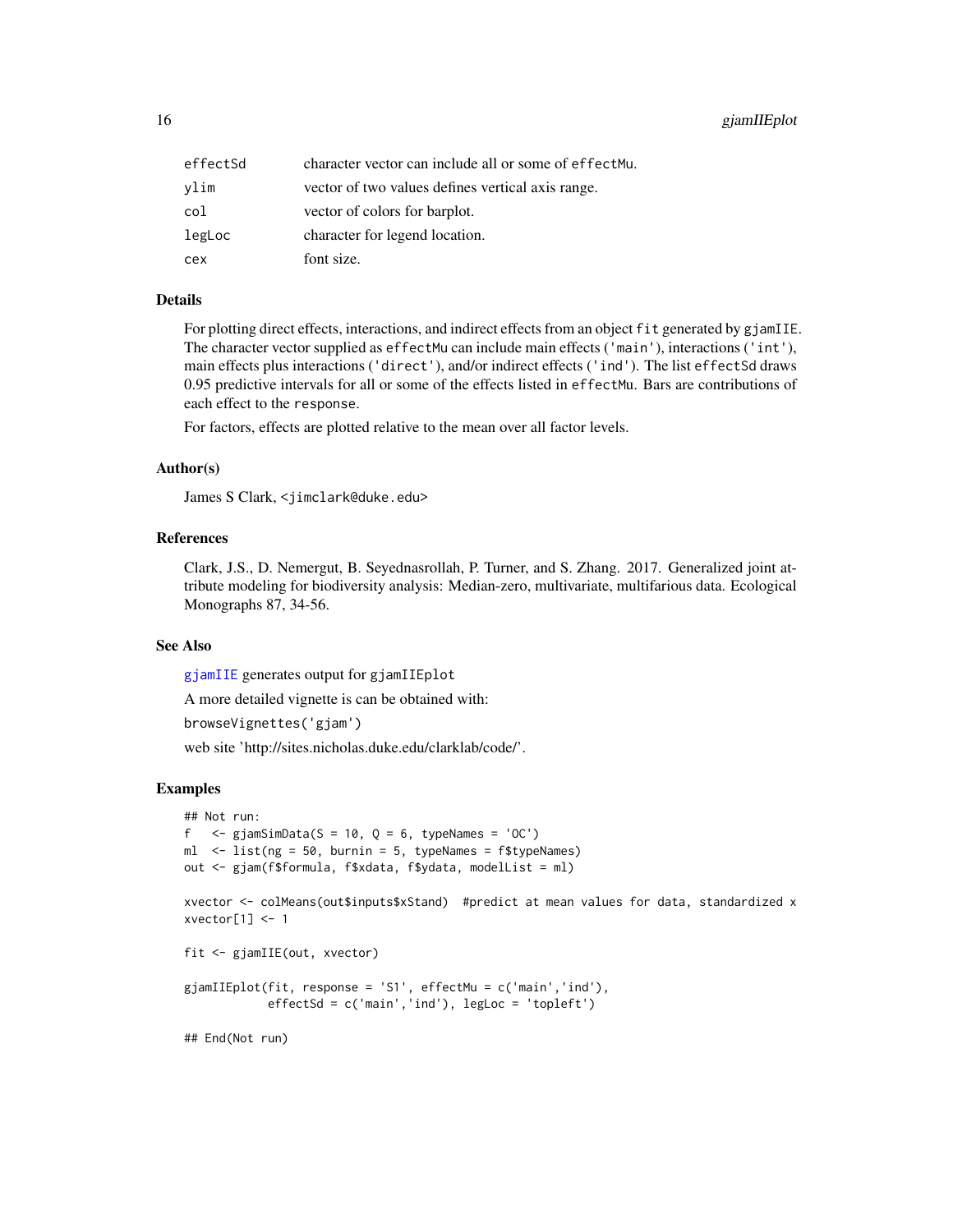<span id="page-16-1"></span><span id="page-16-0"></span>gjamOrdination *Ordinate gjam data*

#### Description

Ordinate data from a gjam object using correlation corresponding to reponse matrix E.

# Usage

```
gjamOrdination(output, specLabs = NULL, col = NULL, cex = 1,
               PLOT=T, method = 'PCA')
```
## Arguments

| output      | object of class "gjam".                                     |
|-------------|-------------------------------------------------------------|
| specLabs    | character vector of variable names in colnames (output\$y). |
| col         | character vector of columns in output\$y to label in plots. |
| cex         | text size in plot.                                          |
| <b>PLOT</b> | logical, if true, draw plots.                               |
| method      | character variable can specify 'NMDS'.                      |

#### Details

Ordinates the response correlation ematrix contained in output\$parameterTables. If method = 'PCA' returns eigenvalues and eigenvectors. If method = 'PCA' returns three NMDS dimensions. If PLOT, then plots will be generated. Uses principle components analysis or non-metric multidimensional scale (NMDS).

# Value

| eVecs   | $S \times S$ or, if there is an other response variable to be excluded, $S-1 \times S-1$ matrix<br>of eigenvectors for species (rows) by eigenvectors (columns).             |
|---------|------------------------------------------------------------------------------------------------------------------------------------------------------------------------------|
| eValues | If method = 'PCA' returns length-S or, there is an other response variable to be<br>excluded, length-S-1 vector of eigenvalues. If method = 'NMDS' this variable is<br>NULL. |

# Author(s)

James S Clark, <jimclark@duke.edu>

#### References

Clark, J.S., D. Nemergut, B. Seyednasrollah, P. Turner, and S. Zhang. 2017. Generalized joint attribute modeling for biodiversity analysis: Median-zero, multivariate, multifarious data. Ecological Monographs 87, 34-56.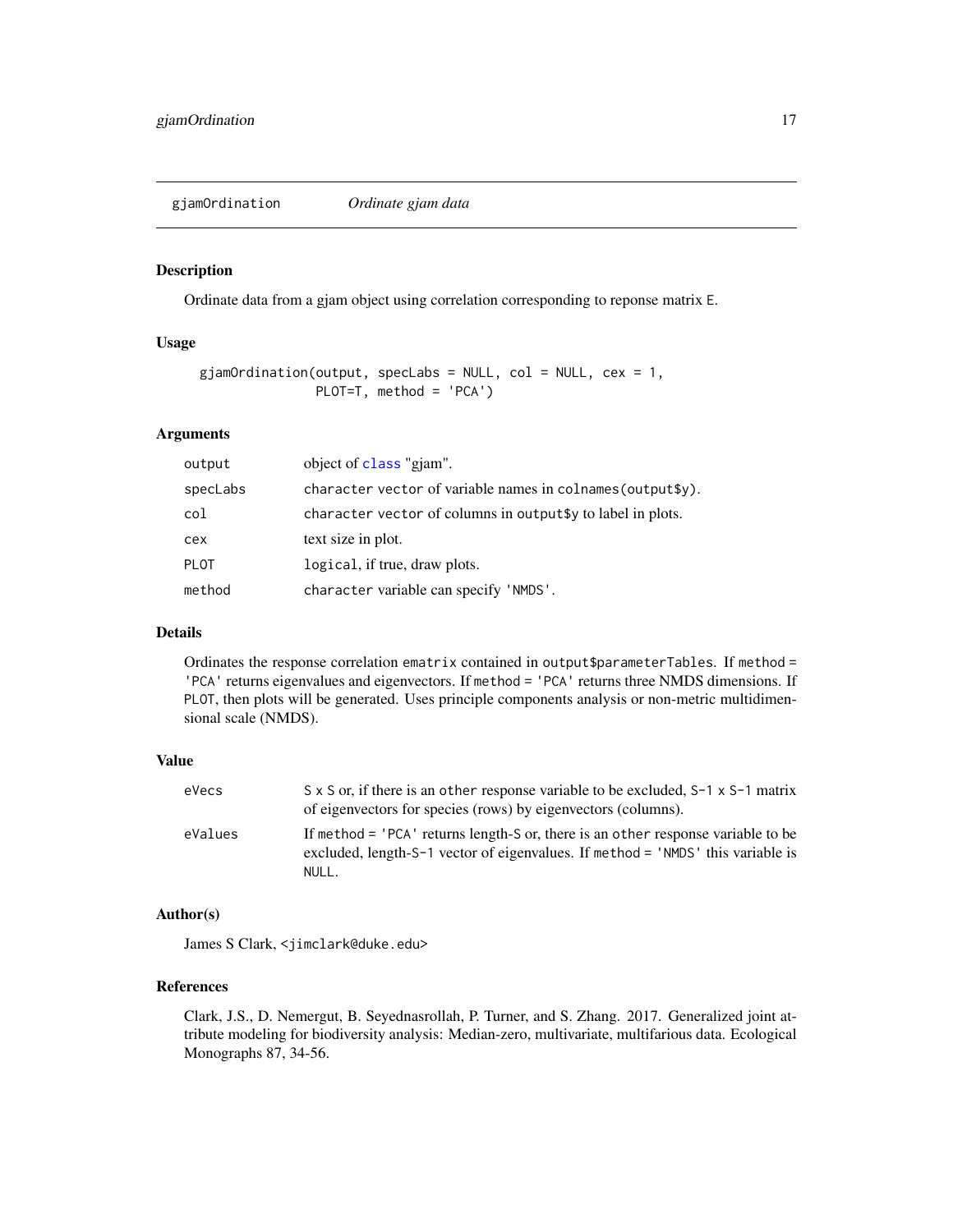# See Also

[gjam](#page-3-1) fits the data

A more detailed vignette is can be obtained with:

browseVignettes('gjam')

website 'http://sites.nicholas.duke.edu/clarklab/code/'.

# Examples

```
## Not run:
f <- gjamSimData(S = 30, typeNames = 'CA')
ml <- list(ng = 1000, burnin = 200, typeNames = f$typeNames, holdoutN = 10)
output <- gjam(f$formula, f$xdata, f$ydata, modelList = ml)
ePCA <- gjamOrdination(output, PLOT=TRUE)
eNMDS <- gjamOrdination(output, PLOT=TRUE, method='NMDS')
```
## End(Not run)

gjamPlot *Plot gjam analysis*

#### Description

Constructs plots of posterior distributions, predictive distributions, and additional analysis from output of [gjam](#page-3-1).

#### Usage

```
gjamPlot(output, plotPars)
```
# Arguments

| output   | object of class "gjam"                                 |
|----------|--------------------------------------------------------|
| plotPars | list having default values described in <b>Details</b> |

### Details

plotPars a list that can contain the following, listed with default values:

| plot inverse predicted x.<br>$PLOTX = T$<br>$PREDICTX = T$<br>ncluster<br>draw grid lines on grid plots of R and E.<br>$CORLINES = T$<br>text size for grid plots, see par.<br>$cex = 1$<br>draw grid of beta coefficients.<br>$BETAGRID = T$<br>an individual plot for each column in y.<br>$PLOTALLY = F$<br>$SMALLPLOTS = T$ | $PLOTY = T$ | plot predicted y.                                                          |
|---------------------------------------------------------------------------------------------------------------------------------------------------------------------------------------------------------------------------------------------------------------------------------------------------------------------------------|-------------|----------------------------------------------------------------------------|
|                                                                                                                                                                                                                                                                                                                                 |             |                                                                            |
|                                                                                                                                                                                                                                                                                                                                 |             | inverse prediction of x; does not work if PREDICTX = $F$ in $link{gjam}$ . |
|                                                                                                                                                                                                                                                                                                                                 |             | number of clusters to highlight in cluster diagrams, default based on S.   |
|                                                                                                                                                                                                                                                                                                                                 |             |                                                                            |
|                                                                                                                                                                                                                                                                                                                                 |             |                                                                            |
|                                                                                                                                                                                                                                                                                                                                 |             |                                                                            |
|                                                                                                                                                                                                                                                                                                                                 |             |                                                                            |
|                                                                                                                                                                                                                                                                                                                                 |             | avoids plot margin error on some devices, better appearance if FALSE.      |

<span id="page-17-0"></span>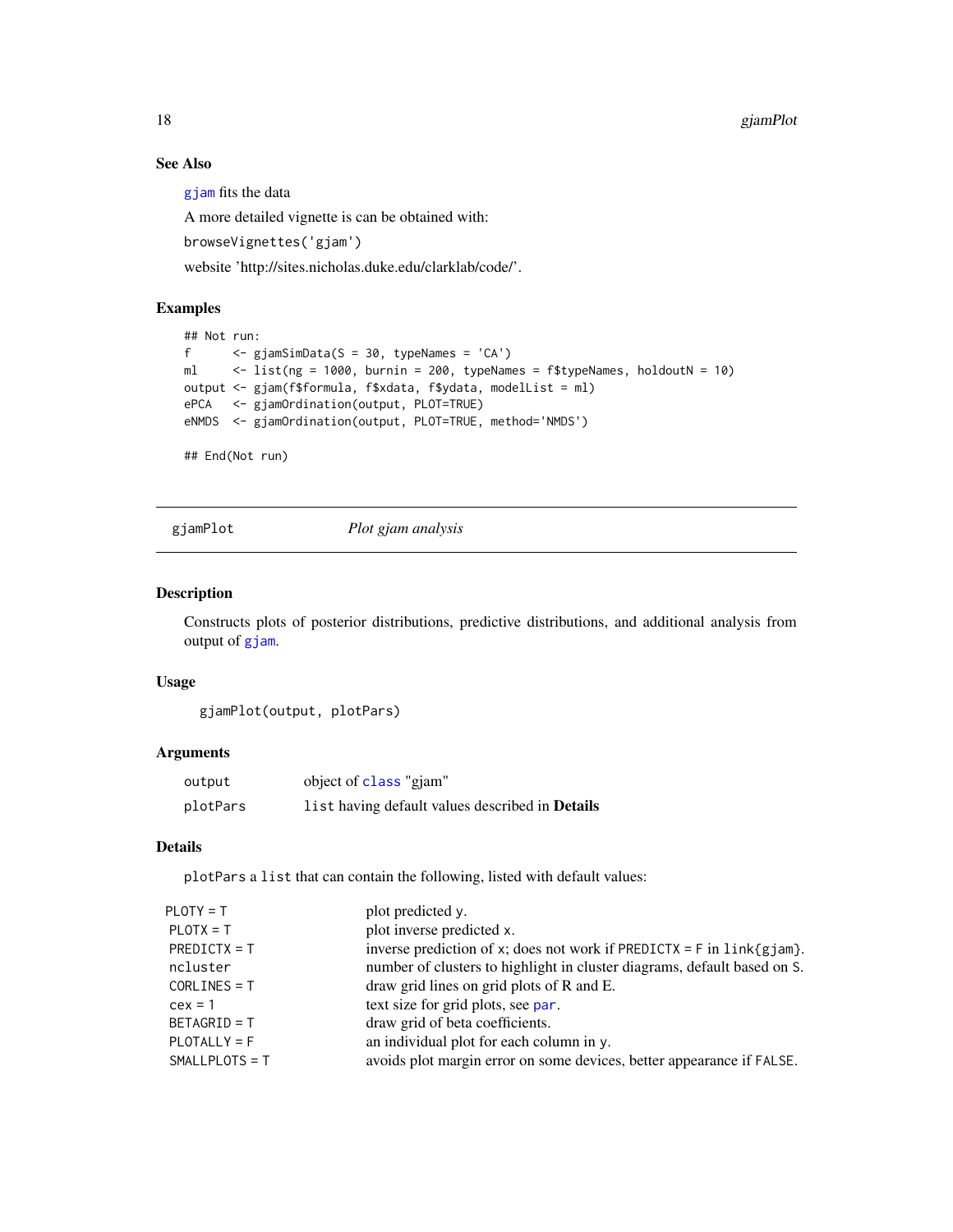#### gjamPlot til 19

| $GRIDPLOTS = F$          | cluster and grid plots derived from parameters; matrices R and E are discussed in Clark et al. ( |
|--------------------------|--------------------------------------------------------------------------------------------------|
| $SAVEPLOTS = F$          | plots saved in pdf format.                                                                       |
| outfolder = 'gjamOutput' | folder for plot files if SAVEPLOTS $=$ T.                                                        |
| width, height $= 4$      | can be small values, in inches, to avoid plot margin error on some devices.                      |
| $specColor = 'black'$    | color for posterior box-and-whisker plots.                                                       |
| $emath1pha = .95$        | prob threshold used to infer that a covariance value in Emat is not zero.                        |
| $ncluster = 4$           | number of clusters to identify in ematrix.                                                       |
|                          |                                                                                                  |

The 'plot margin' errors mentioned above are device-dependent. They can be avoided by specifying small width, height (in inches) and by omitting the grid plots (GRIDPLOTS = F). If plotting does not produce a 'plot margin error', better appearance is obtained with SMALLPLOTS = F.

Names will not be legible for large numbers of species. Specify specLabs = F and use a character vector for specColor to identify species groups (see the gjam vignette on dimension reduction).

Box and whisker plots bound 0.68 and 0.95 credible and predictive intervals.

#### Value

Summary tables of parameter estimates are:

| betaEstimates | Posterior summary of beta coefficients.            |
|---------------|----------------------------------------------------|
| clusterIndex  | cluster index for responses in grid/cluster plots. |
| clusterOrder  | order for responses in grid/cluster plots.         |
| eComs         | groups based on clustering ematrix.                |
| ematrix       | S X S response correlation matrix for E.           |
| eValues       | eigenvalues of ematrix.                            |
| eVecs         | eigenvectors of ematrix.                           |
| fit           | list containing DIC, score, and rmspe.             |

# Author(s)

James S Clark, <jimclark@duke.edu>

# References

Clark, J.S., D. Nemergut, B. Seyednasrollah, P. Turner, and S. Zhang. 2017. Generalized joint attribute modeling for biodiversity analysis: Median-zero, multivariate, multifarious data. Ecological Monographs 87, 34-56.

#### See Also

[gjam](#page-3-1) A more detailed vignette is can be obtained with:

browseVignettes('gjam')

website 'http://sites.nicholas.duke.edu/clarklab/code/'.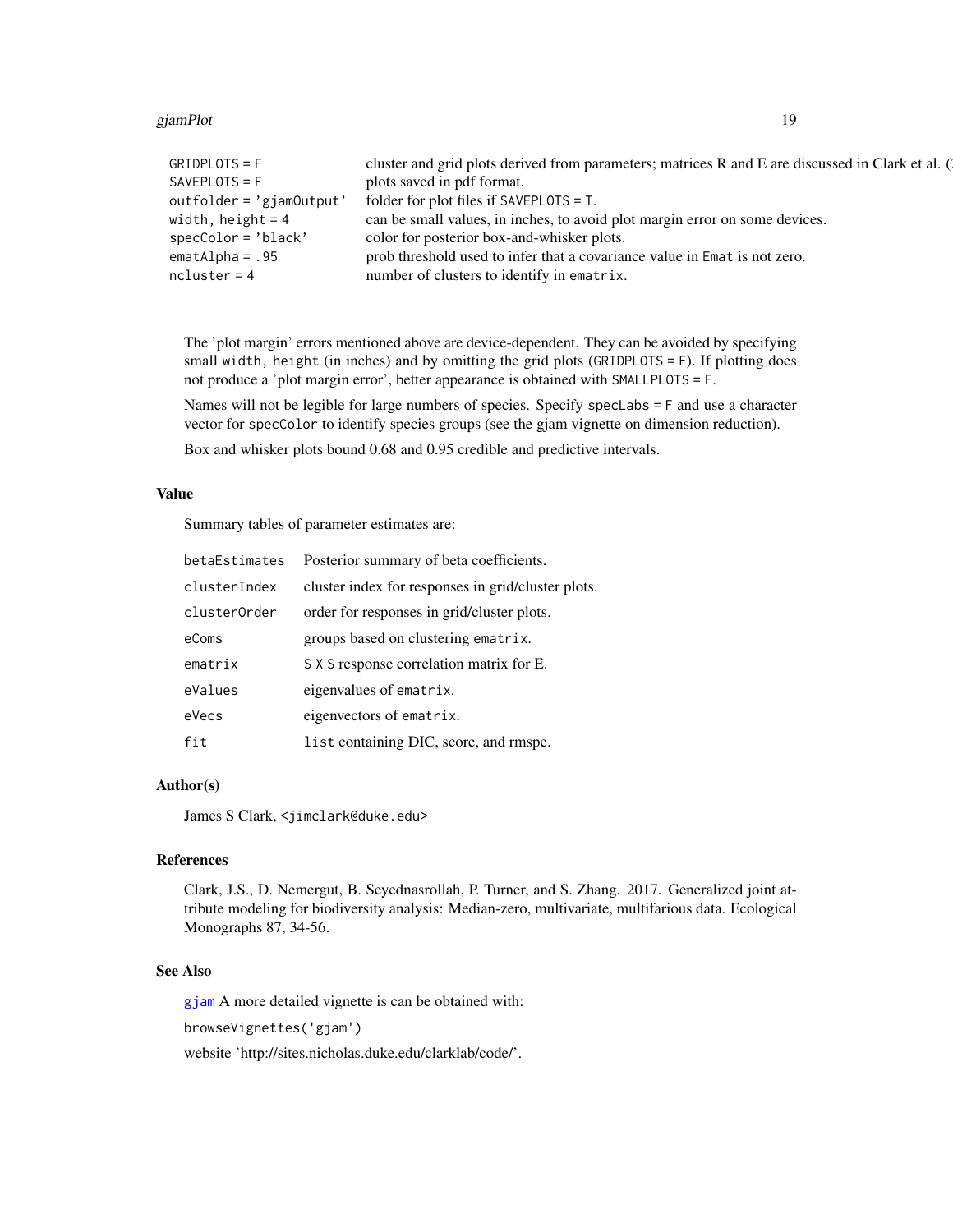### Examples

```
## Not run:
## ordinal data
f \leq giamSimData(S = 15, Q = 3, typeNames = 'OC')
ml \langle- list(ng = 1500, burnin = 500, typeNames = f$typeNames, holdoutN = 10)
out <- gjam(f$formula, f$xdata, f$ydata, modelList = ml)
# repeat with ng = 2000, burnin = 500, then plot data here:
pl <- list(trueValues = f$trueValues, width=3, height=2)
fit <- gjamPlot(output = out, plotPars = pl)
## End(Not run)
```
<span id="page-19-1"></span>gjamPoints2Grid *Incidence point pattern to grid counts*

# **Description**

From point pattern data in  $(x, y)$  generates counts on a lattice supplied by the user or specified by lattice size or density. For analysis in [gjam](#page-3-1) as counts (known effort) or count composition (unknown effort) data.

#### Usage

gjamPoints2Grid(specs, xy, nxy = NULL, dxy = NULL, predGrid = NULL, effortOnly = TRUE)

#### Arguments

| specs      | character vector of species names or codes.                                        |
|------------|------------------------------------------------------------------------------------|
| хy         | matrix with rows = length(specs) and columns for $(x, y)$ .                        |
| nxy        | length-2 numeric vector with numbers of points evenly spaced on $(x, y)$ .         |
| dxy        | length-2 numeric vector with distances for points evenly spaced on $(x, y)$ .      |
| predGrid   | matrix with 2 columns for $(x, y)$ .                                               |
| effortOnly | logical to return only points where counts are positive (e.g., effort is unknown). |

# Details

For incidence data with species names specs and locations  $(x, y)$  constructs a lattice based a prediction grid predGrid, at a density of (dx, dy), or with numbers of lattice points (nx, ny). If effortOnly = T, returns only points with non-zero values.

A prediction grid predGrid would be passed when counts by locations of known effort are required or where multiple groups should be assign to the same lattice points.

The returned gridBySpec can be analyzed in [gjam](#page-3-1) with known effort as count data "DA" or with unknown effort as count composition data "CC".

<span id="page-19-0"></span>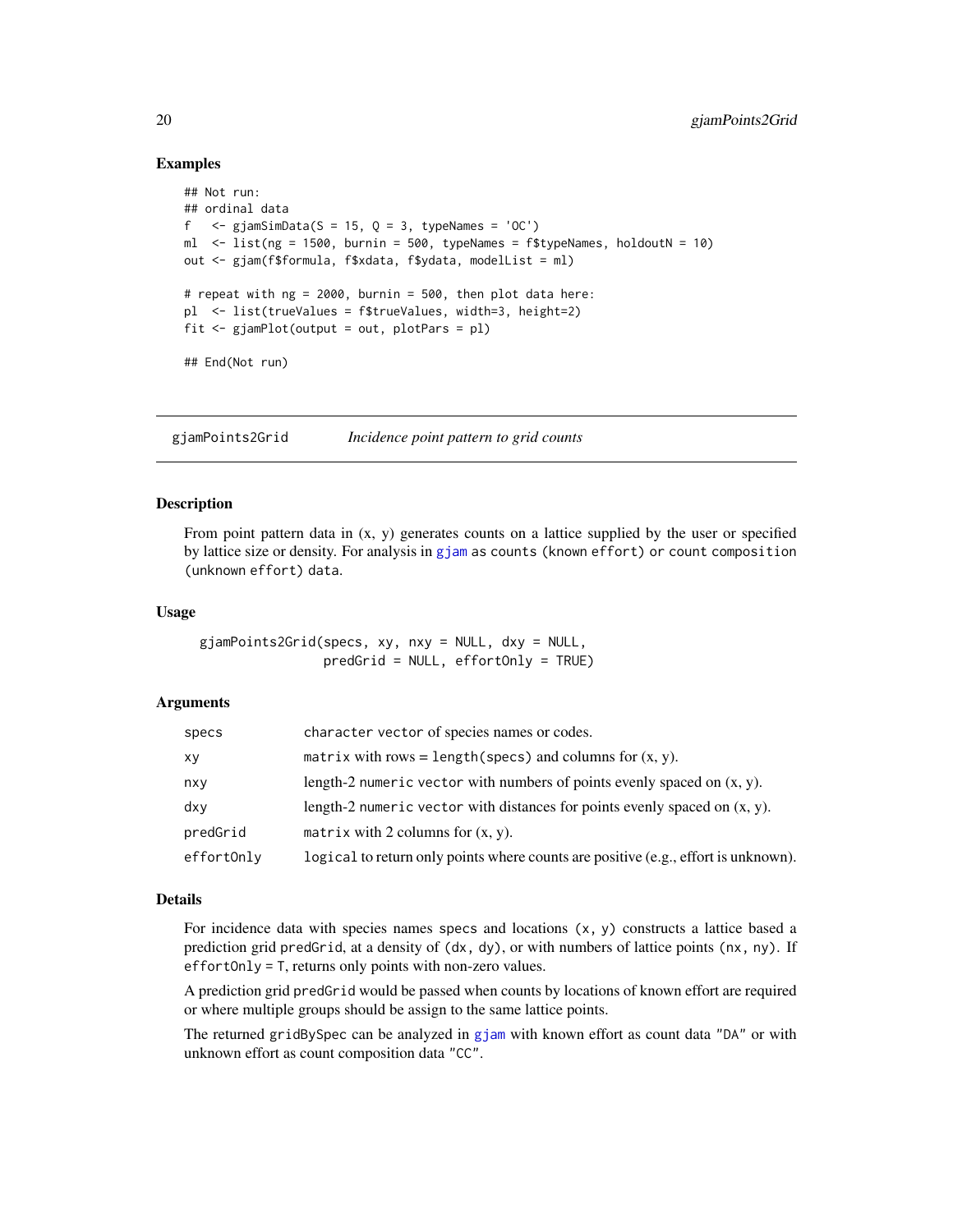# Value

| gridBySpec | matrix with rows for grid locations, columns for counts by species. |
|------------|---------------------------------------------------------------------|
| predGrid   | matrix with columns for $(x, y)$ and rows matching gridBySpec.      |

#### Author(s)

James S Clark, <jimclark@duke.edu>

# References

Clark, J.S., D. Nemergut, B. Seyednasrollah, P. Turner, and S. Zhang. 2016. Generalized joint attribute modeling for biodiversity analysis: Median-zero, multivariate, multifarious data. Ecological Monographs 87, 34-56.

#### See Also

[gjam](#page-3-1) A more detailed vignette is can be obtained with:

```
browseVignettes('gjam')
```

```
## Not run:
## random data
n <- 100
s <- sample( letters[1:3], n, replace = TRUE)
xy \leftarrow \text{cbind}(\text{rnorm}(n, \emptyset, .2), \text{rnorm}(n, 10, 2))nx < -ny < -5 # uniform 5 X 5 lattice
f <- gjamPoints2Grid(s, xy, nxy = c(nx, ny))
plot(f$predGrid[,1], f$predGrid[,2], cex=.1, xlim=c(-1,1), ylim=c(0,20),
    xlab = 'x', ylab = 'y')text(f$predGrid[,1], f$predGrid[,2], rowSums(f$gridBySpec))
dx \le -2 # uniform density
dy < -1.5g <- gjamPoints2Grid(s, xy, dxy = c(dx, dy))
text(g$predGrid[,1], g$predGrid[,2], rowSums(g$gridBySpec), col='brown')
p <- cbind( runif(30, -1, 1), runif(30, 0, 20) ) # irregular lattice
h <- gjamPoints2Grid(s, xy, predGrid = p)
text(h$predGrid[,1], h$predGrid[,2], rowSums(h$gridBySpec), col='blue')
## End(Not run)
```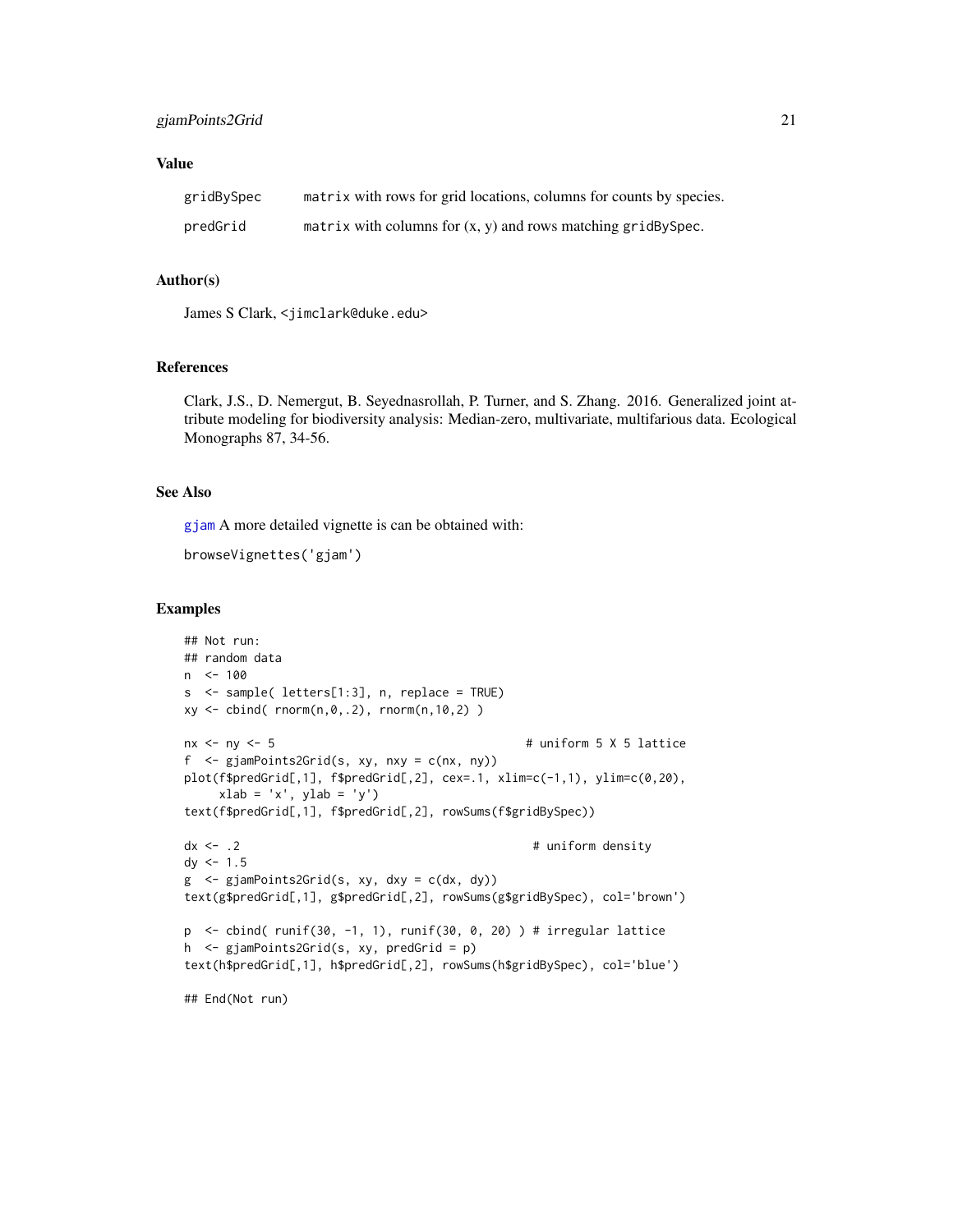<span id="page-21-1"></span><span id="page-21-0"></span>

#### Description

Predicts data from a gjam object, including conditional and out-of-sample prediction.

#### Usage

```
gjamPredict(output, newdata = NULL, y2plot = NULL, ylim = NULL,
            FULL = FALSE)
```
# Arguments

| output  | object of class "gjam".                                     |
|---------|-------------------------------------------------------------|
| newdata | a list of data for prediction, see <b>Details</b> .         |
| y2plot  | character vector of columns in output \$ to plot.           |
| vlim    | vector of lower and upper bounds for prediction plot        |
| FULL    | will return full chains for predictions as output \$ychains |

#### Details

If newdata is not specified, the response is predicted from xdata as an in-sample prediction. If newdata is specified, prediction is either conditional or out-of-sample.

Conditional prediction on a new set of y values is done if newdata includes the matrix ycondData, which holds columns to condition on. ycondData must be a matrix and have column names matching those in y that it will replace. ycondData must have at least one column, but fewer than  $ncol(y)$ columns. Columns not included in ycondData will be predicted conditionally. Note that conditional prediction can be erratic if the observations on which the prediction is conditioned are unlikely given the model.

Alternatively, the list newdata can include a new version of xdata for out-of-sample prediction. The version of xdata passed in newdata has the columns with the same names and variable types as xdata passed to [gjam](#page-3-1). Note that factor levels must also match those included when fitting the model. All columns in y will be predicted out-of-sample.

For count composition data the effort (total count) is 1000.

Because there is no out-of-sample effort for 'CC' data, values are predicted on the [0, 1] scale.

See examples below.

#### Value

|        | design matrix.                                                             |
|--------|----------------------------------------------------------------------------|
| sdList | list of predictive means and standard errors includes yMu, yPe (predictive |
|        | mean, SE), wMu, wSe (mean latent states and SEs)                           |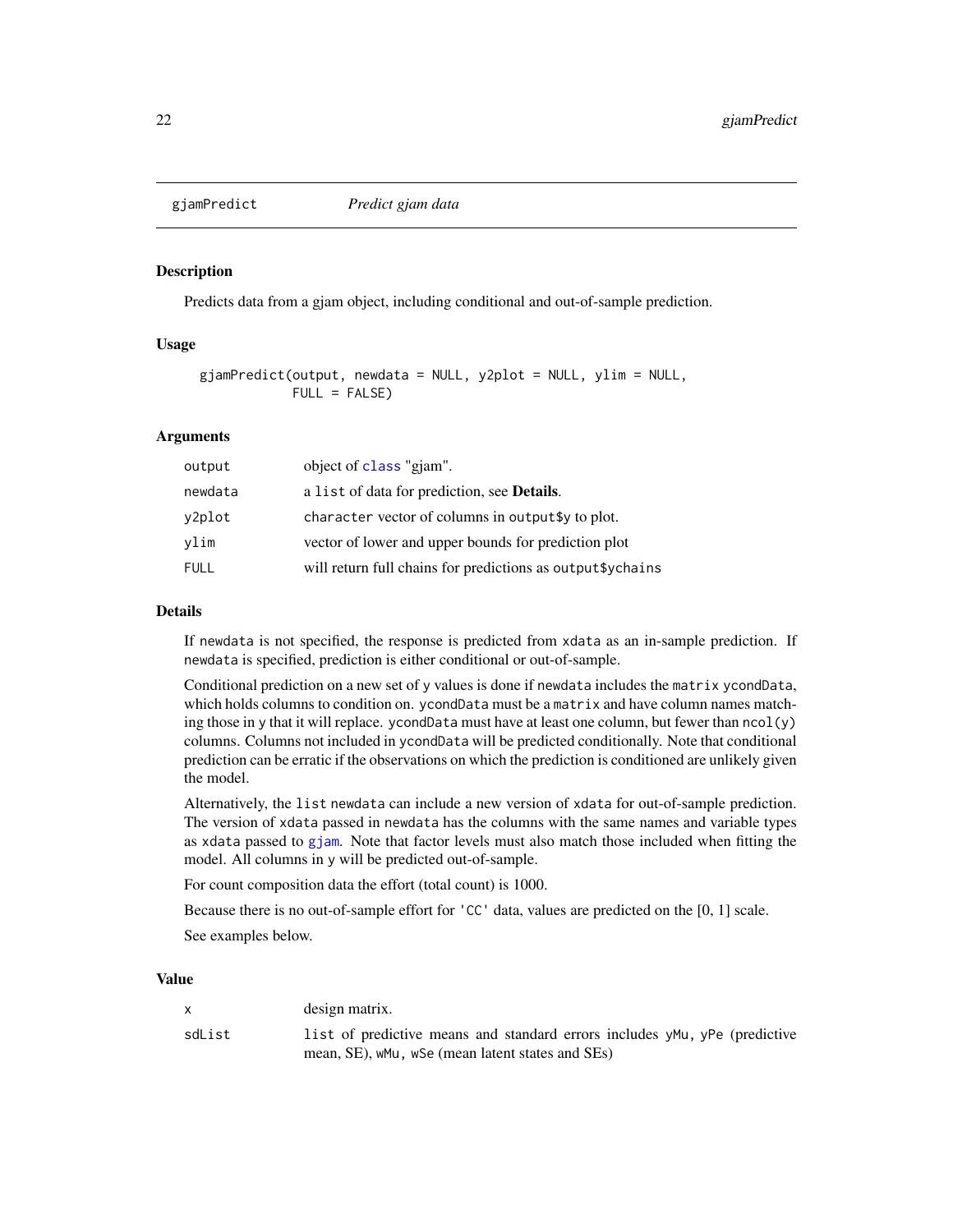# <span id="page-22-0"></span>gjamPredict 23

| piList    | predictive intervals, only generated if $length(y) < 10000$ , includes yLo, yHi<br>$(0.025, 0.975)$ prediction interval, wLo, wHi $(0.025, 0.975)$ for latent states |
|-----------|----------------------------------------------------------------------------------------------------------------------------------------------------------------------|
| prPresent | n x S matrix of probabilities of presence                                                                                                                            |
| ematrix   | effort                                                                                                                                                               |
| ychains   | full prediction chains if $FULL = T$                                                                                                                                 |

# Author(s)

James S Clark, <jimclark@duke.edu>

#### References

Clark, J.S., D. Nemergut, B. Seyednasrollah, P. Turner, and S. Zhang. 2016. Generalized joint attribute modeling for biodiversity analysis: Median-zero, multivariate, multifarious data. Ecological Monographs, 87, 34-56.

# See Also

[gjamSimData](#page-28-1) simulates data

A more detailed vignette is can be obtained with:

browseVignettes('gjam')

web site 'http://sites.nicholas.duke.edu/clarklab/code/'.

```
## Not run:
S \le -10f \leq gjamSimData(n = 200, S = S, Q = 3, typeNames = 'CC')
ml \le list(ng = 1500, burnin = 50, typeNames = f$typeNames, holdoutN = 10)
out <- gjam(f$formula, f$xdata, f$ydata, modelList = ml)
# predict data
cols <- c('#018571', '#a6611a')
par(mfrow=c(1,3),bty='n')
gjamPredict(out, y2plot = colnames(f$ydata)) # predict the data in-sample
title('full sample')
# out-of-sample prediction
xdata <- f$xdata[1:20,]
xdata[, 3] \leq - mean(f$xdata[,3]) # mean for x[, 3]xdata[, 2] \leftarrow seq(-2, 2, length=20) # gradient x[, 2]newdata <- list(xdata = xdata, nsim = 50 )
p1 <- gjamPredict( output = out, newdata = newdata)
# plus/minus 1 prediction SE, default effort = 1000
x2 \le -p1$x[, 2]ylim <- c(0, max(p1$sdList$yMu[,1] + p1$sdList$yPe[,1]))
plot(x2, p1$sdList$yMu[,1],type='l',lwd=2, ylim=ylim, xlab='x2',
     ylab = 'Predicted', col = cols[1])
lines(x2, p1$sdList$yMu[,1] + p1$sdList$yPe[,1], lty=2, col = cols[1])
```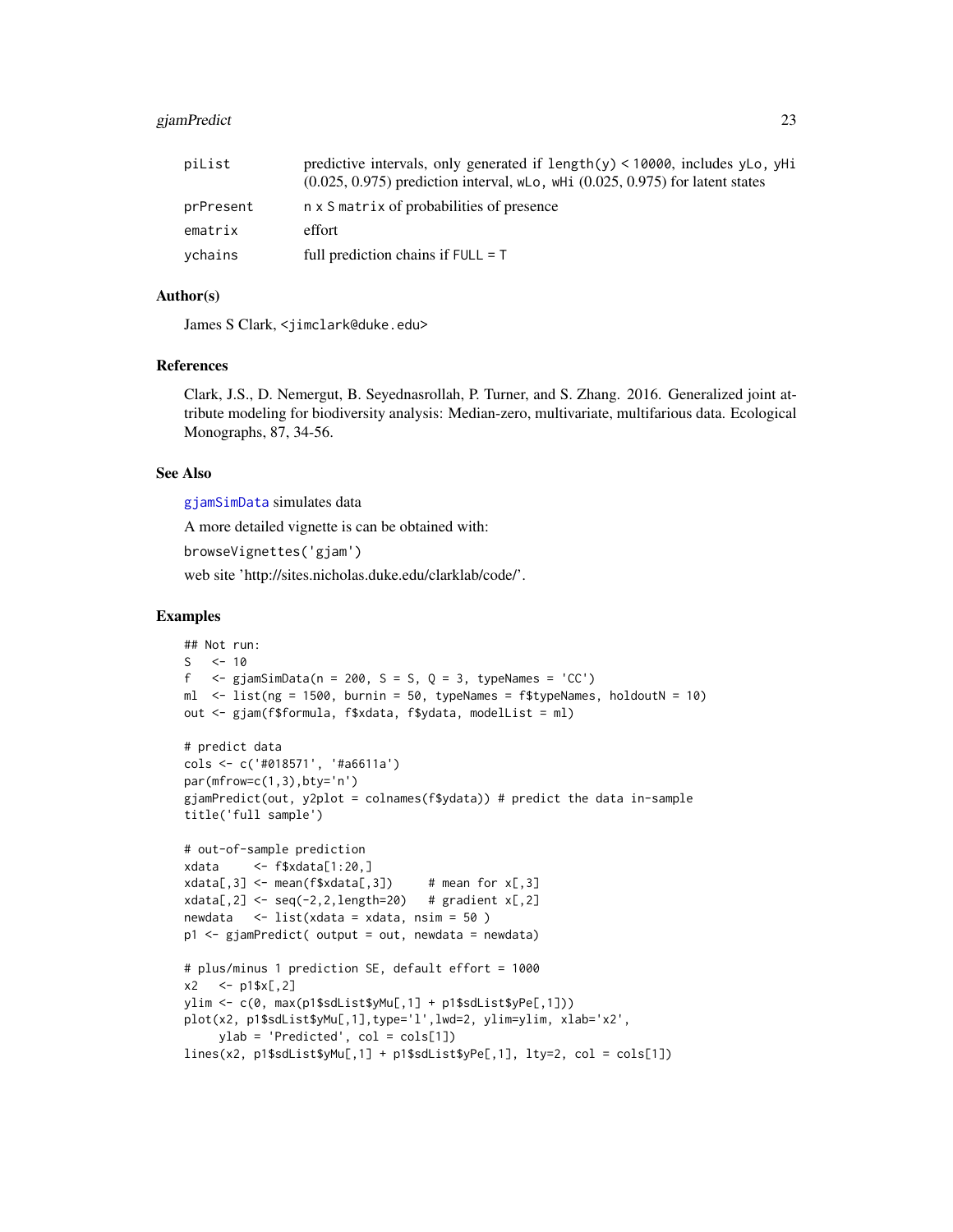```
lines(x2, p1$sdList$yMu[,1] - p1$sdList$yPe[,1], lty=2, col = cols[1])
# upper 0.95 prediction error
lines(x2, p1$piList$yLo[,1], lty=3, col = cols[1])
lines(x2, p1$piList$yHi[,1], lty=3, col = cols[1])
title('SE and prediction, Sp 1')
# conditional prediction, assume first species is absent
ydataCond <- out$inputs$y[,1,drop=FALSE]*0 # set first column to zero
newdata <- list(ydataCond = ydataCond, nsim=50)
p0 <- gjamPredict(output = out, newdata = newdata)
ydataCond <- ydataCond + 10 # first column is 10
newdata <- list(ydataCond = ydataCond, nsim=50)
p1 <- gjamPredict(output = out, newdata = newdata)
s <- 4 # species chosen at random to compare
ylim <- range( p0$sdList$yMu[,s], p1$sdList$yMu[,s] )
plot(out$inputs$y[,s],p0$sdList$yMu[,s], cex=.2, col=cols[1],
     xlab = 'Observed', ylab = 'Predicted', ylim = ylim)
abline(0,1,lty=2)
points(out$inputs$y[,s],p1$sdList$yMu[,s], cex=.2, col=cols[2])
title('Cond. on 1st Sp')
legend( 'topleft', c('first species absent', 'first species = 10'),
       text.col = \text{cols}, \text{ bty} = \text{'n'}# conditional, out-of-sample
n <- 1000
S \t < -10f \leq gjamSimData(n = n, S = S, Q = 3, typeNames = 'CA')
holdOuts <- sort( sample(n, 50) )
xdata <- f$xdata[-holdOuts,] # fitted data
ydata <- f$ydata[-holdOuts,]
xx <- f$xdata[holdOuts,] # use for prediction
yy <- f$ydata[holdOuts,]
ml <- list(ng = 2000, burnin = 500, typeNames = f$typeNames) # fit the non-holdouts
out <- gjam(f$formula, xdata, ydata, modelList = ml)
cdex < - sample(S, 4) # condition on 4 species
ndex <- c(1:S)[-cdex] # conditionally predict others
newdata <- list(xdata = xx, ydataCond = yy[,cdex], nsim = 200) # conditionally predict out-of-sample
p2 <- gjamPredict(output = out, newdata = newdata)
par(bty='n', mfrow=c(1,1))
plot( as.matrix(yy[,ndex]), p2$sdList$yMu[,ndex],
      xlab = 'Observed', ylab = 'Predicted', cex=.3, col = cols[1])abline(0,1,lty=2)
title('RMSPE')
```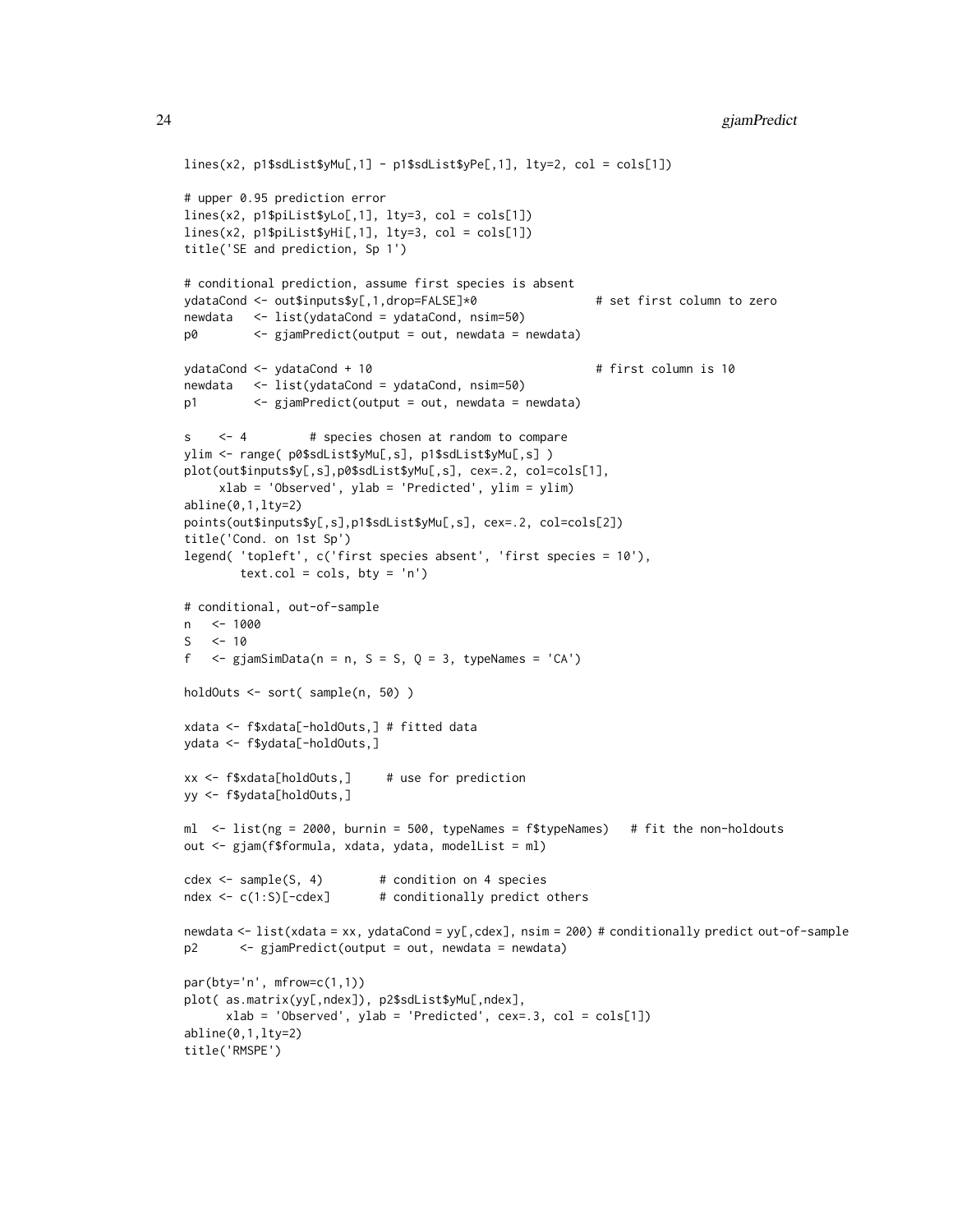```
mspeC <- sqrt( mean( (as.matrix(yy[,ndex]) - p2$sdList$yMu[,ndex])^2 ) )
#predict unconditionally, out-of-sample
newdata <- list(xdata = xx, nsim = 200 )
p1 <- gjamPredict(out, newdata = newdata)
points( as.matrix(yy[,ndex]), p1$sdList$yMu[,ndex], col=cols[2], cex = .3)
mspeU <- sqrt( mean( (as.matrix(yy[,ndex]) - p1$sdList$yMu[,ndex])^2 ) )
e1 <- paste( 'cond, out-of-sample =', round(mspeC, 2) )
e2 <- paste( 'uncond, out-of-sample =', round(mspeU, 2) )
legend('topleft', c(e1, e2), text.col = cols, bty = 'n')
## End(Not run)
```
<span id="page-24-1"></span>gjamPriorTemplate *Prior coefficients for gjam analysis*

#### **Description**

Constructs coefficient matrices for low and high limits on the uniform prior distribution for beta.

#### Usage

```
gjamPriorTemplate(formula, xdata, ydata, lo = NULL, hi = NULL)
```
#### Arguments

| formula | object of class formula, starting with $\sim$ , matches the formula passed to gjam |
|---------|------------------------------------------------------------------------------------|
| xdata   | n x 0 observation by predictor data. frame                                         |
| ydata   | n x 0 observation by response data. frame                                          |
| lo      | list of lower limits                                                               |
| hi      | list of upper limits                                                               |

# Details

The prior distribution for a coefficient beta[q, s] for predictor q and response s, is dunif(lo[q, s], hi[q,s]). gjamPriorTemplate generates these matrices. The default values are (-Inf, Inf), i.e., all values in lo equal to -Inf and hi equal to Inf. These templates can be modified by changing specific values in lo and/or hi.

Alternatively, desired lower limits can be passed as the list lo, assigned to names in xdata (same limit for all species in ydata), in ydata (same limit for all predictors in xdata), or both, separating names in xdata and ydata by "\_". The same convention is used for upper limits in hi.

These matrices are supplied in as list betaPrior, which is included in modelList passed to gjam. See examples and browseVignettes('gjam').

Note that the informative prior slows computation.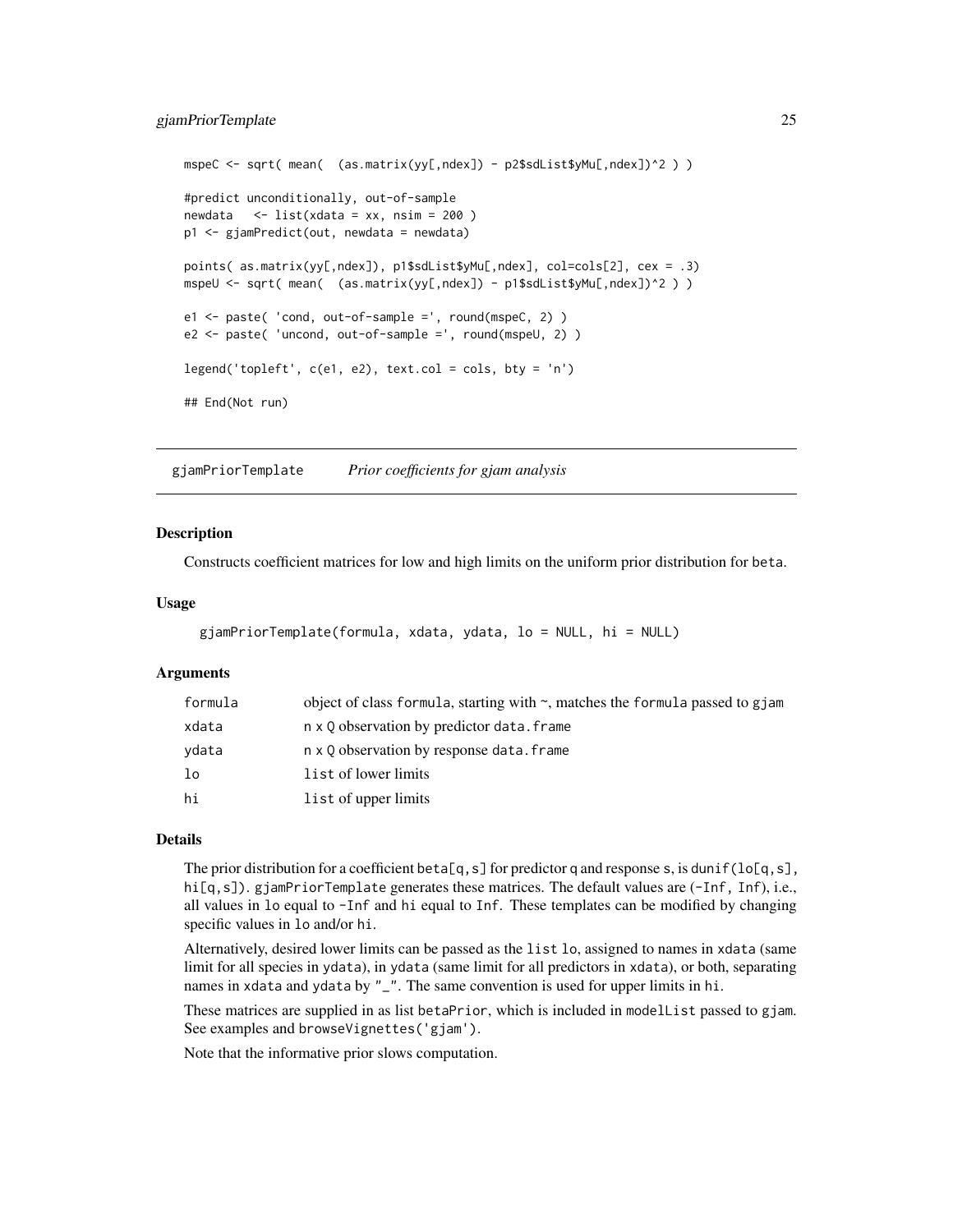#### <span id="page-25-0"></span>Value

A list containing two matrices. lo is a  $0 \times S$  matrix of lower coefficient limits. hi is a  $0 \times S$ matrix of upper coefficient limits. Unless specied in lo, all values in lo = -Inf. Likewise, unless specied in hi, all values in hiBeta  $= -Inf$ .

# Author(s)

James S Clark, <jimclark@duke.edu>

# References

Clark, J.S., D. Nemergut, B. Seyednasrollah, P. Turner, and S. Zhang. 2017. Generalized joint attribute modeling for biodiversity analysis: Median-zero, multivariate, multifarious data. Ecological Monographs 87, 34-56.

### See Also

### [gjam](#page-3-1)

```
## Not run:
library(repmis)
source_data("https://github.com/jimclarkatduke/gjam/blob/master/forestTraits.RData?raw=True")
xdata <- forestTraits$xdata
plotByTree <- gjamReZero(forestTraits$treesDeZero) # re-zero
traitTypes <- forestTraits$traitTypes
specByTrait <- forestTraits$specByTrait
tmp <- gjamSpec2Trait(pbys = plotByTree, sbyt = specByTrait,
                      tTypes = traitTypes)
tTypes <- tmp$traitTypes
traity <- tmp$plotByCWM
censor <- tmp$censor
formula \leq as.formula(\leq temp + deficit)
lo \le list(temp_gmPerSeed = 0, temp_dioecious = 0) # positive effect on seed size, dioecy
b <- gjamPriorTemplate(formula, xdata, ydata = traity, lo = lo)
ml <- list(ng=3000, burnin=1000, typeNames = tTypes, censor = censor, betaPrior = b)
out <- gjam(formula, xdata, ydata = traity, modelList = ml)
S <- ncol(traity)
sc <- rep('black',S)
sc[colnames(traity)
pl <- list(specColor = sc)
gjamPlot(output = out, plotPars = pl)
## End(Not run)
```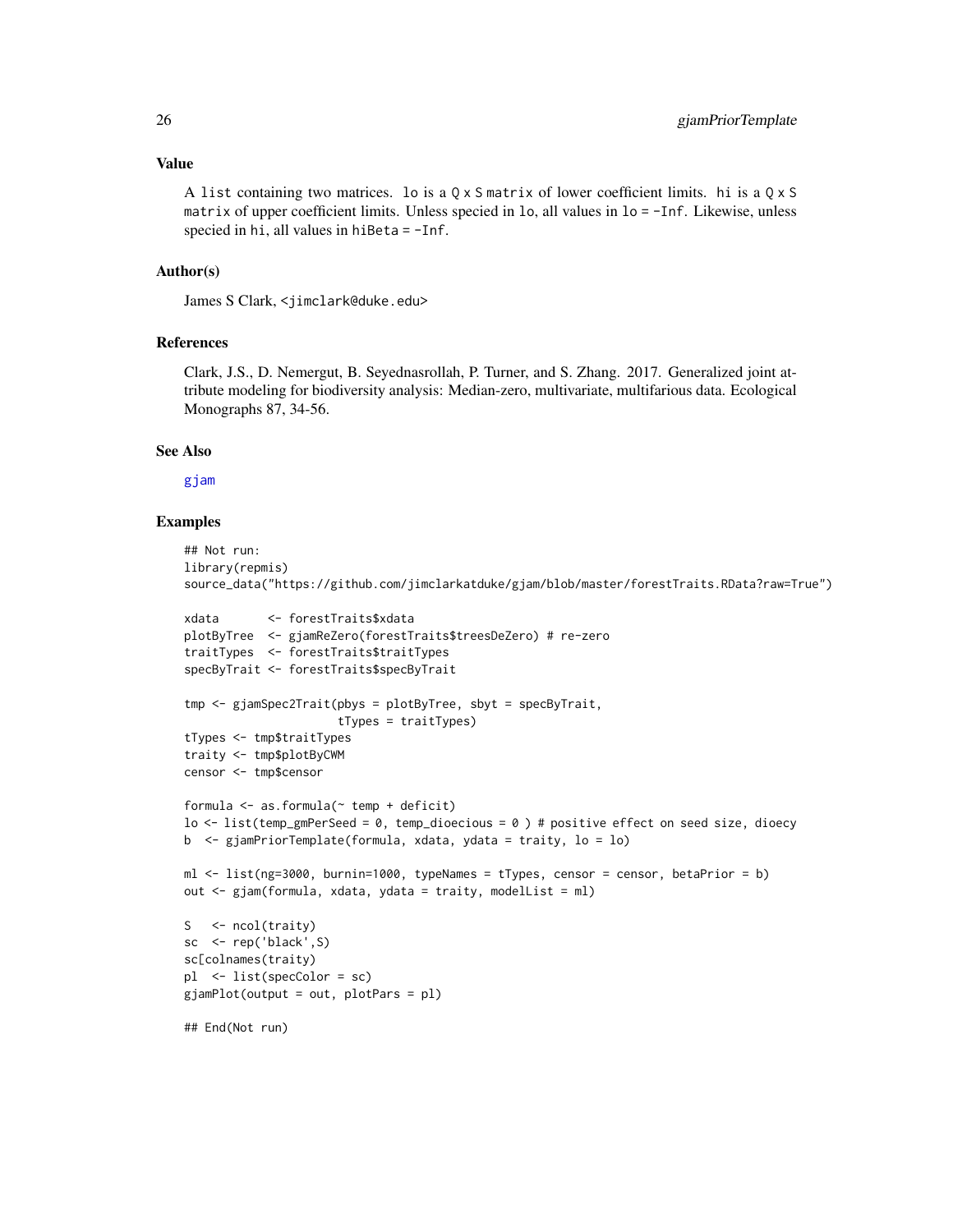<span id="page-26-1"></span><span id="page-26-0"></span>

#### Description

Returns a re-zeroed matrix y from the de-zeroed vector, a sparse matrix.

#### Usage

```
gjamReZero( yDeZero )
```
# Arguments

| vDeZero | list created by gjamReZero containing number of rows n, number of columns      |
|---------|--------------------------------------------------------------------------------|
|         | S, index for non-zeros index, the vector of non-zero values yvec, and the col- |
|         | umn names ynames.                                                              |

# Details

Many abundance data sets are mostly zeros. gjamReZero recovers the full matrix from de-zeroed list yDeZero written by [gjamDeZero](#page-10-1)

#### Value

ymat re-zeroed n by S matrix.

# Author(s)

James S Clark, <jimclark@duke.edu>

# References

Clark, J.S., D. Nemergut, B. Seyednasrollah, P. Turner, and S. Zhang. 2016. Generalized joint attribute modeling for biodiversity analysis: Median-zero, multivariate, multifarious data. Ecological Monographs 87, 34-56.

# See Also

[gjamDeZero](#page-10-1) to de-zero ymat

browseVignettes('gjam')

website: 'http://sites.nicholas.duke.edu/clarklab/code/'.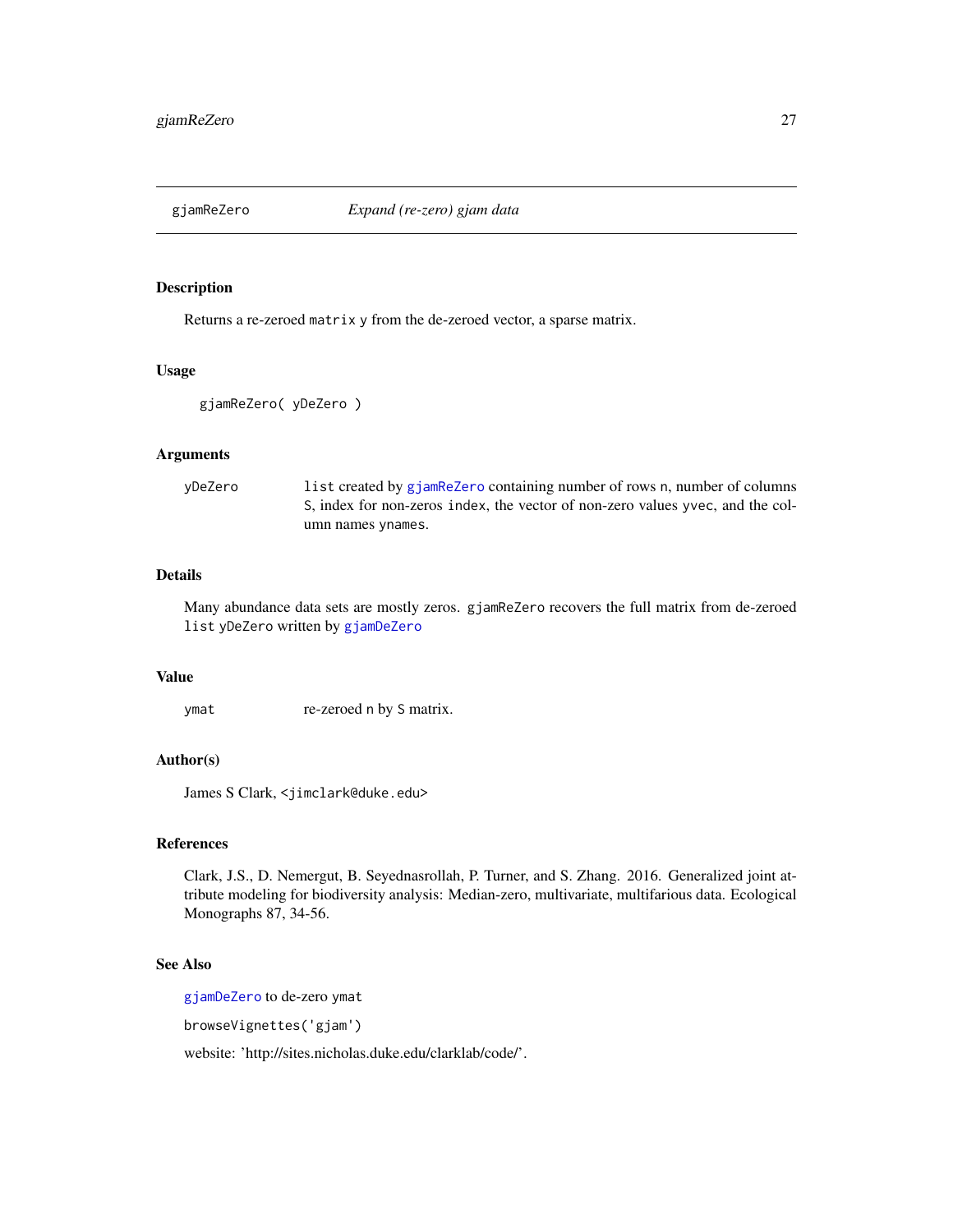### <span id="page-27-0"></span>Examples

```
## Not run:
library(repmis)
source_data("https://github.com/jimclarkatduke/gjam/blob/master/fungEnd.RData?raw=True")
ymat <- gjamReZero(fungEnd$yDeZero) # OTUs stored without zeros
length(fungEnd$yDeZero$yvec) # size of stored version
length(ymat) # full size
## End(Not run)
```
<span id="page-27-1"></span>gjamSensitivity *Sensitivity coefficients for gjam*

# Description

Evaluates sensitivity coefficients for full response matrix or subsets of it. Uses output from [gjam](#page-3-1). Returns a matrix of samples by predictors.

# Usage

gjamSensitivity(output, group = NULL, nsim = 100, PERSPECIES = TRUE)

### Arguments

| output     | object fitted with gjam.                                            |
|------------|---------------------------------------------------------------------|
| group      | character vector of response-variable names from output\$inputs\$y. |
| nsim       | number of samples from posterior distribution.                      |
| PERSPECIES | divide variance by number of species in the group                   |

# Details

Sensitivity to predictors of entire reponse matrix or a subset of it, identified by the character string group. The equations for sensitivity are given here: browseVignettes('gjam')

#### Value

Returns a nsim by predictor matrix of sensitivities to predictor variables, evaluated by draws from the posterior. Because sensitivities may be compared across groups represented by different numbers of species, PERSPECIES = TRUE returns sensitivity on a per-species basis.

# Author(s)

James S Clark, <jimclark@duke.edu>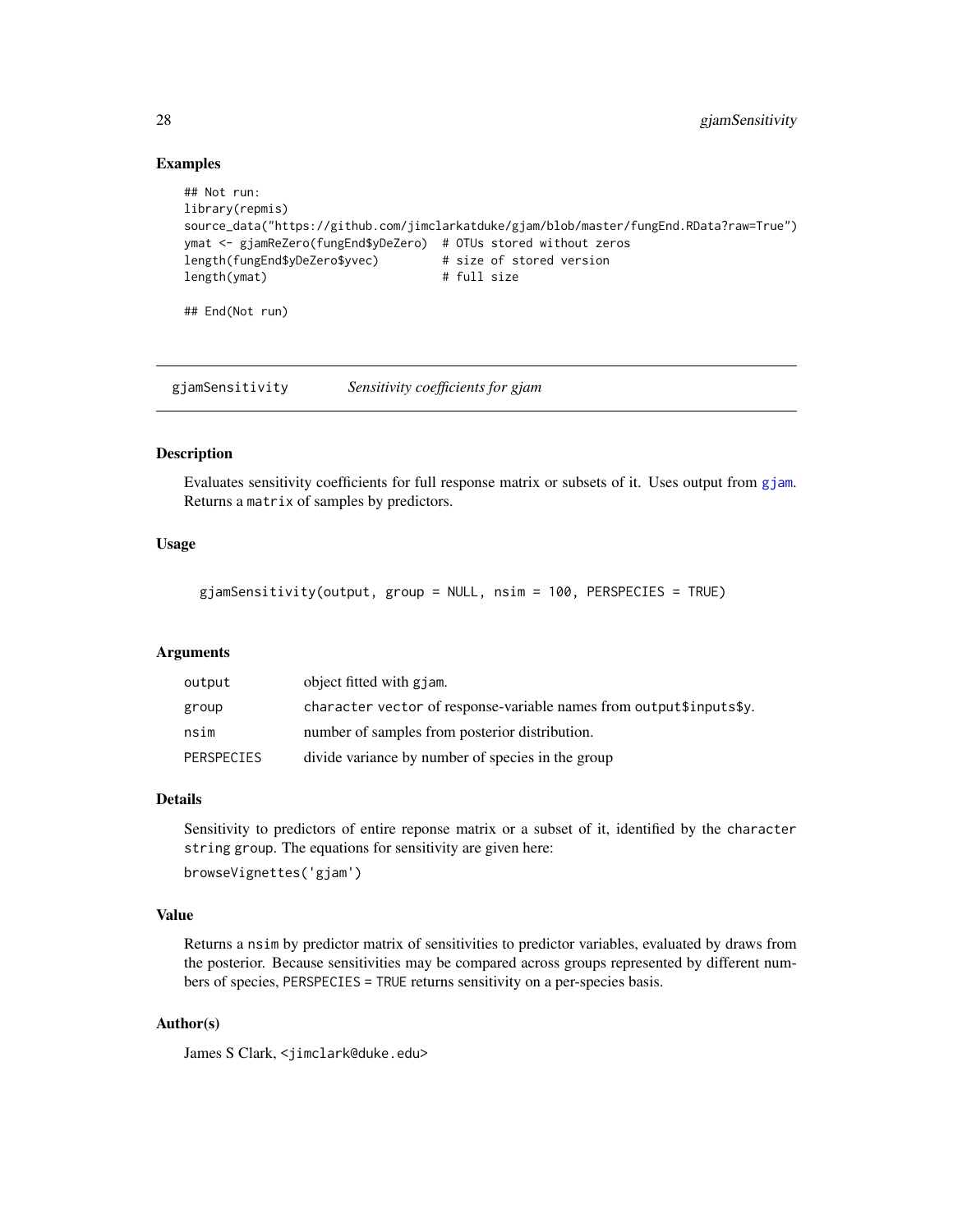# <span id="page-28-0"></span>gjamSimData 29

#### References

Clark, J.S., D. Nemergut, B. Seyednasrollah, P. Turner, and S. Zhang. 2017. Generalized joint attribute modeling for biodiversity analysis: Median-zero, multivariate, multifarious data. Ecological Monographs, 87, 34-56.

#### See Also

[gjamSimData](#page-28-1) simulates data

A more detailed vignette is can be obtained with:

browseVignettes('gjam')

website 'http://sites.nicholas.duke.edu/clarklab/code/'.

#### Examples

```
## Not run:
## combinations of scales
types <- c('DA','DA','OC','OC','OC','OC','CC','CC','CC','CC','CC','CA','CA','PA','PA')
f <- gjamSimData(S = length(types), typeNames = types)
ml <- list(ng = 50, burnin = 5, typeNames = f$typeNames)
out <- gjam(f$formula, f$xdata, f$ydata, modelList = ml)
ynames <- colnames(f$y)
group <- ynames[types == 'OC']
full <- gjamSensitivity(out)
cc <- gjamSensitivity(out, group)
nt <- ncol(full)
ylim <- range(rbind(full, cc))
boxplot( full, boxwex = 0.25, at = 1:nt - .21, col='blue', log='y',
        ylim = ylim, xaxt = 'n', xlab = 'Predictors', ylab='Sensitivity')
boxplot( cc, boxwex = 0.25, at = 1:nt + .2, col='forestgreen', add=T,
        xaxt = 'n')axis(1,at=1:nt,labels=colnames(full))
legend('bottomleft',c('full response','CC data'),
       text.col=c('blue','forestgreen'))
```
## End(Not run)

<span id="page-28-1"></span>gjamSimData *Simulated data for gjam analysis*

#### Description

Simulates data for analysis by [gjam](#page-3-1).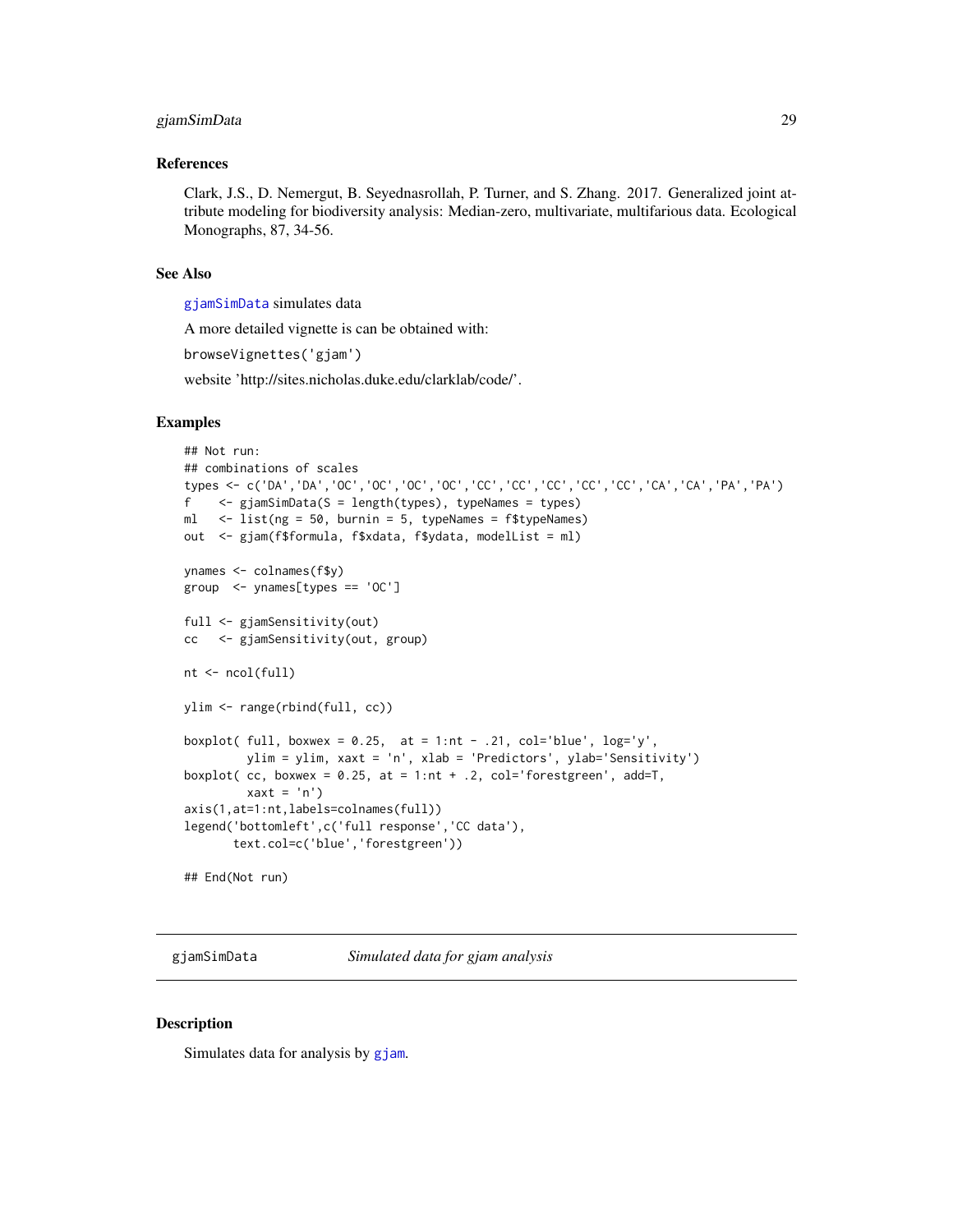#### Usage

gjamSimData(n = 1000, S = 10, Q = 5, x = NULL, nmiss = 0, typeNames, effort = NULL)

#### Arguments

| n            | Sample size                                                                                                                         |
|--------------|-------------------------------------------------------------------------------------------------------------------------------------|
| <sub>S</sub> | Number of response variables (columns) in y, typically less than n                                                                  |
| Q            | Number of predictors (columns) in design matrix $x \leq n$                                                                          |
| $\mathsf{x}$ | design matrix, if supplied n and Q will be set to $nrow(x)$ and $ncol(x)$ , respec-<br>tively                                       |
| nmiss        | Number of missing values to in $x \ll n$                                                                                            |
| typeNames    | Character vector of data types, see <b>Details</b>                                                                                  |
| effort       | List containing 'columns' specifying columns to which effort applies, and 'values',<br>a length-n vector of effort per observation. |

# Details

Generates simulated data and parameters for analysis by [gjam](#page-3-1). Because both parameters and data are stochastic, not all simulations will give good results.

typeNames can be 'PA' (presenceAbsence), 'CA' (continuous), 'DA' (discrete), 'FC' (fractional composition), 'CC' (count composition), 'OC' (ordinal counts), and 'CAT' (categorical levels). If more than one 'CAT' is included, each defines a multilevel categorical reponse. One additional type, 'CON' (continuous), is not censored at zero by default.

If defined as a single character value typeNames applies to all columns in y. If not, typeNames is length-S character vector, identifying each response by column in y. If a column 'CAT' is included, a random number of levels will be generated, a, b, c, ....

A more detailed vignette is can be obtained with:

browseVignettes('gjam')

website 'http://sites.nicholas.duke.edu/clarklab/code/'.

#### Value

| formula    | R formula for model, e.g., $\sim x1 + x2$                                                                                                                                                                   |
|------------|-------------------------------------------------------------------------------------------------------------------------------------------------------------------------------------------------------------|
| xdata      | data. Frame includes columns for predictors in the design matrix                                                                                                                                            |
| ydata      | data. frame for the simulated response                                                                                                                                                                      |
| y          | response as a n by S matrix as assembled in gjam.                                                                                                                                                           |
| W          | n by S latent states                                                                                                                                                                                        |
| typeY      | vector of data types corresponding to columns in y, see <b>Details</b>                                                                                                                                      |
| typeNames  | vector of data types corresponding to columns in year at a                                                                                                                                                  |
| trueValues | list containing true parameter values beta (regression coefficients), sigma (co-<br>variance matrix), corSpec (correlation matrix corresponding to sigma), and<br>cuts (partition matrix for ordinal data). |
| effort     | see Arguments.                                                                                                                                                                                              |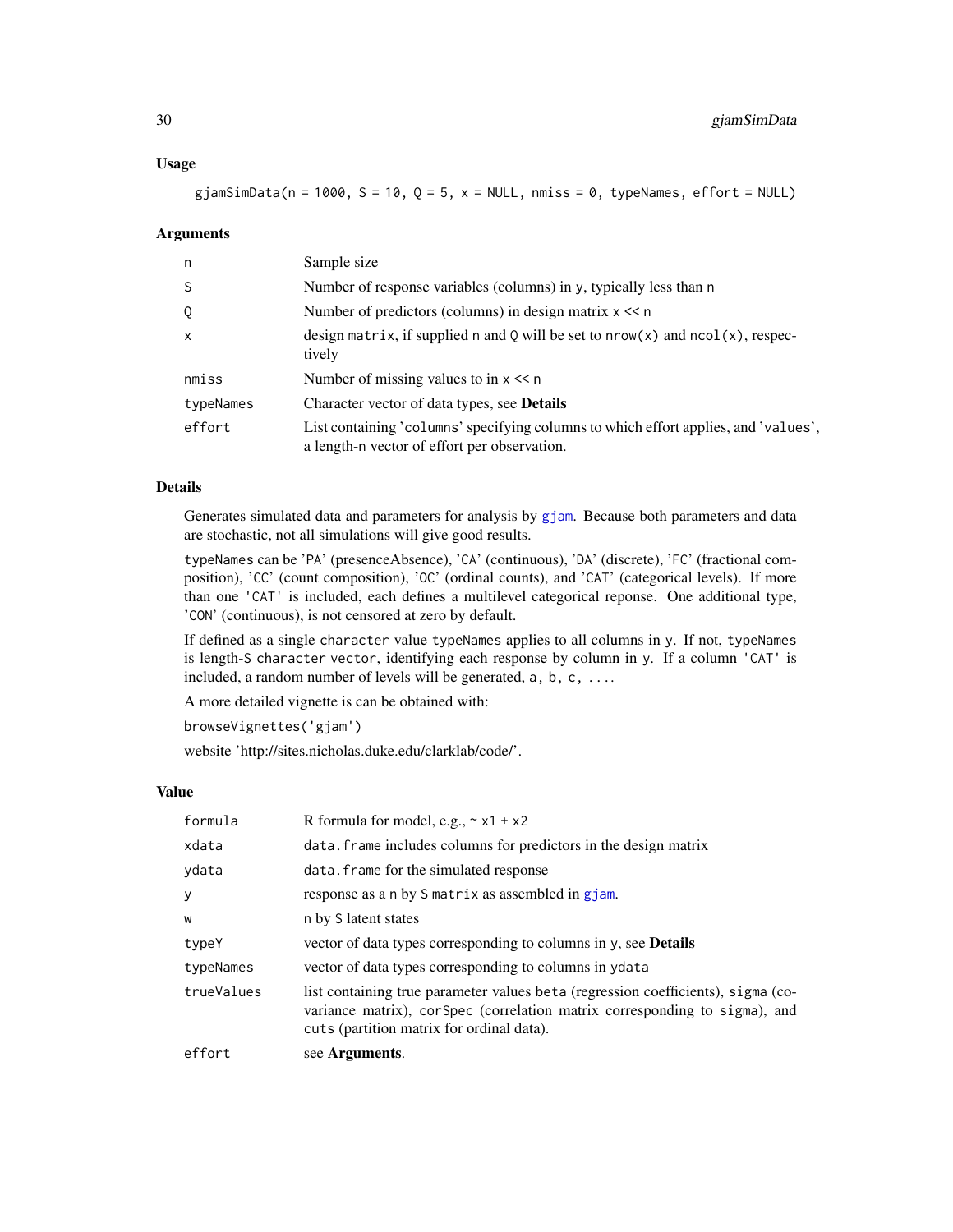# gjamSimData 31

#### Author(s)

James S Clark, <jimclark@duke.edu>

#### References

Clark, J.S., D. Nemergut, B. Seyednasrollah, P. Turner, and S. Zhang. 2016. Generalized joint attribute modeling for biodiversity analysis: Median-zero, multivariate, multifarious data. Ecological Monographs 87, 34-56.

# See Also

[gjam](#page-3-1)

```
## Not run:
## ordinal data, show true parameter values
sim \leq gjamSimData(S = 5, typeNames = 'OC')
sim$ydata[1:5,] # example data
sim$trueValues$cuts # simulated partition
sim$trueValues$beta # coefficient matrix
## continuous data censored at zero, note latent w for obs y = 0sim \le gjamSimData(n = 5, S = 5, typeNames = 'CA')
sim$w
sim$y
## continuous and discrete data
types <- c(rep('DA',5), rep('CA',4))
sim \leq gjamSimData(n = 10, S = length(types), Q = 4, typeNames = types)
sim$typeNames
sim$ydata
## composition count data
sim < gjamSimData(n = 10, S = 8, typeNames = 'CC')
totalCount <- rowSums(sim$ydata)
cbind(sim$ydata, totalCount) # data with sample effort
## multiple categorical responses - compare matrix y and data.frqme ydata
types \leq rep('CAT', 2)
sim <- gjamSimData(S = length(types), typeNames = types)
head(sim$ydata)
head(sim$y)
## discrete abundance, heterogeneous effort
S \leq -5n <- 1000
ef \le list( columns = 1:S, values = round(runif(n,.5,5),1) )
sim <- gjamSimData(n, S, typeNames = 'DA', effort = ef)
sim$effort$values[1:20]
## combinations of scales, partition only for 'OC' columns
```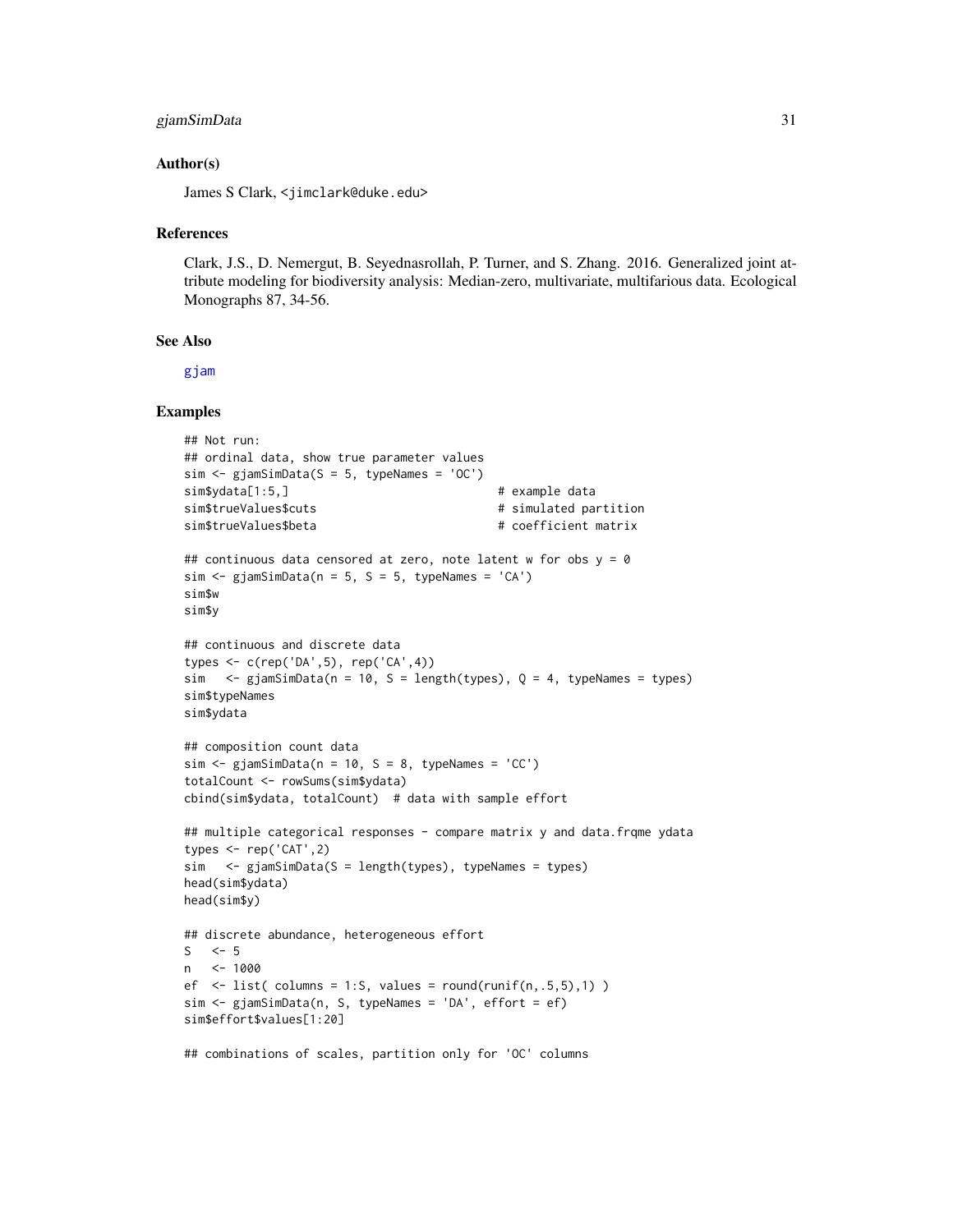```
types <- c('OC','OC','OC','CC','CC','CC','CC','CC','CA','CA','PA','PA')
sim <- gjamSimData(S = length(types), typeNames = types)
sim$typeNames
head(sim$ydata)
sim$trueValues$cuts
## End(Not run)
```
<span id="page-31-1"></span>gjamSpec2Trait *Ecological traits for gjam analysis*

#### Description

Constructs community-weighted mean-mode (CWMM) trait matrix for analysis with [gjam](#page-3-1) for n observations, S species, P traits, and M total trait levels.

#### Usage

gjamSpec2Trait(pbys, sbyt, tTypes)

# Arguments

| pbys   | n x S plot by species matrix (presence-absence, abundance) |
|--------|------------------------------------------------------------|
| sbyt   | S x P species by trait matrix                              |
| tTypes | P data types for trait columns                             |

#### Details

Generates the objects needed for a trait response model (TRM). As inputs the sbyt data.frame has P columns containing numeric values, ordinal scores, and categorical variables, identified by data type in tTypes. Additional trait columns can appear in the n x M output matrix plotByCWMM, because each level of a category becomes a new 'FC' column as a CWMM. Thus, M can exceed P, depending on the number of factors in sbyt. The exception is for categorical traits with only two levels, which can be treated as (0, 1) censored 'CA' data.

As output, the CWMM data types are given in traitTypes.

The list censor = NULL unless some data types are censored. In the example below there are two censored columns.

A detailed vignette on trait analysis is obtained with:

browseVignettes('gjam')

# Value

| plotByCWM   | n x M matrix of community-weight means (numeric) or modes (ordinal) |
|-------------|---------------------------------------------------------------------|
| traitTypes  | character vector of data types for traits                           |
| specByTrait | S x M matrix translates species to traits                           |
| censor      | list of censored columns, values, and intervals; see giamCensorY    |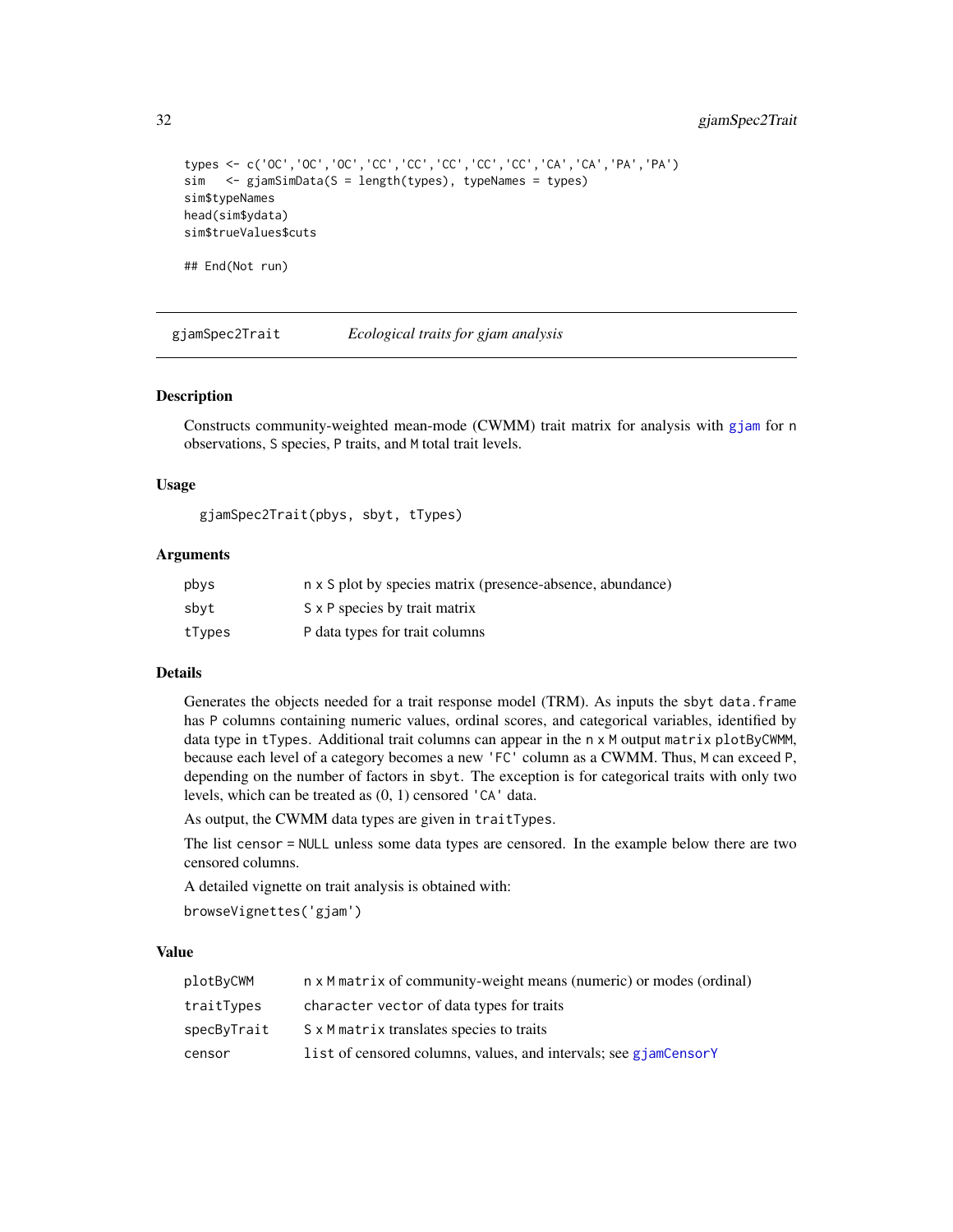# <span id="page-32-0"></span>gjamTrimY 33

#### Author(s)

James S Clark, <jimclark@duke.edu>

#### References

Clark, J.S. 2016. Why species tell us more about traits than traits tell us about species: Predictive models. Ecology 97, 1979-1993.

Clark, J.S., D. Nemergut, B. Seyednasrollah, P. Turner, and S. Zhang. 2017. Generalized joint attribute modeling for biodiversity analysis: Median-zero, multivariate, multifarious data. Ecological Monographs 87, 34-56.

# See Also

[gjam](#page-3-1), [gjamCensorY](#page-6-1)

# Examples

```
## Not run:
library(repmis)
source_data("https://github.com/jimclarkatduke/gjam/blob/master/forestTraits.RData?raw=True")
```

```
xdata <- forestTraits$xdata
plotByTree <- gjamReZero(forestTraits$treesDeZero) # re-zero
traitTypes <- forestTraits$traitTypes
specByTrait <- forestTraits$specByTrait
tmp <- gjamSpec2Trait(pbys = plotByTree, sbyt = specByTrait,
                     tTypes = traitTypes)
tTypes <- tmp$traitTypes
traity <- tmp$plotByCWM
censor <- tmp$censor
ml <- list(ng=2000, burnin=500, typeNames = tTypes, censor = censor)
out <- gjam(~ temp + stdage + deficit, xdata, ydata = traity, modelList = ml)
gjamPlot( output = out )
```
## End(Not run)

<span id="page-32-1"></span>gjamTrimY *Trim gjam response data*

#### **Description**

Returns a list that includes a subset of columns in y. Rare species can be aggregated into a single class.

#### Usage

```
gjamTrimY(y, minObs = 2, maxCols = NULL, OTHER = TRUE)
```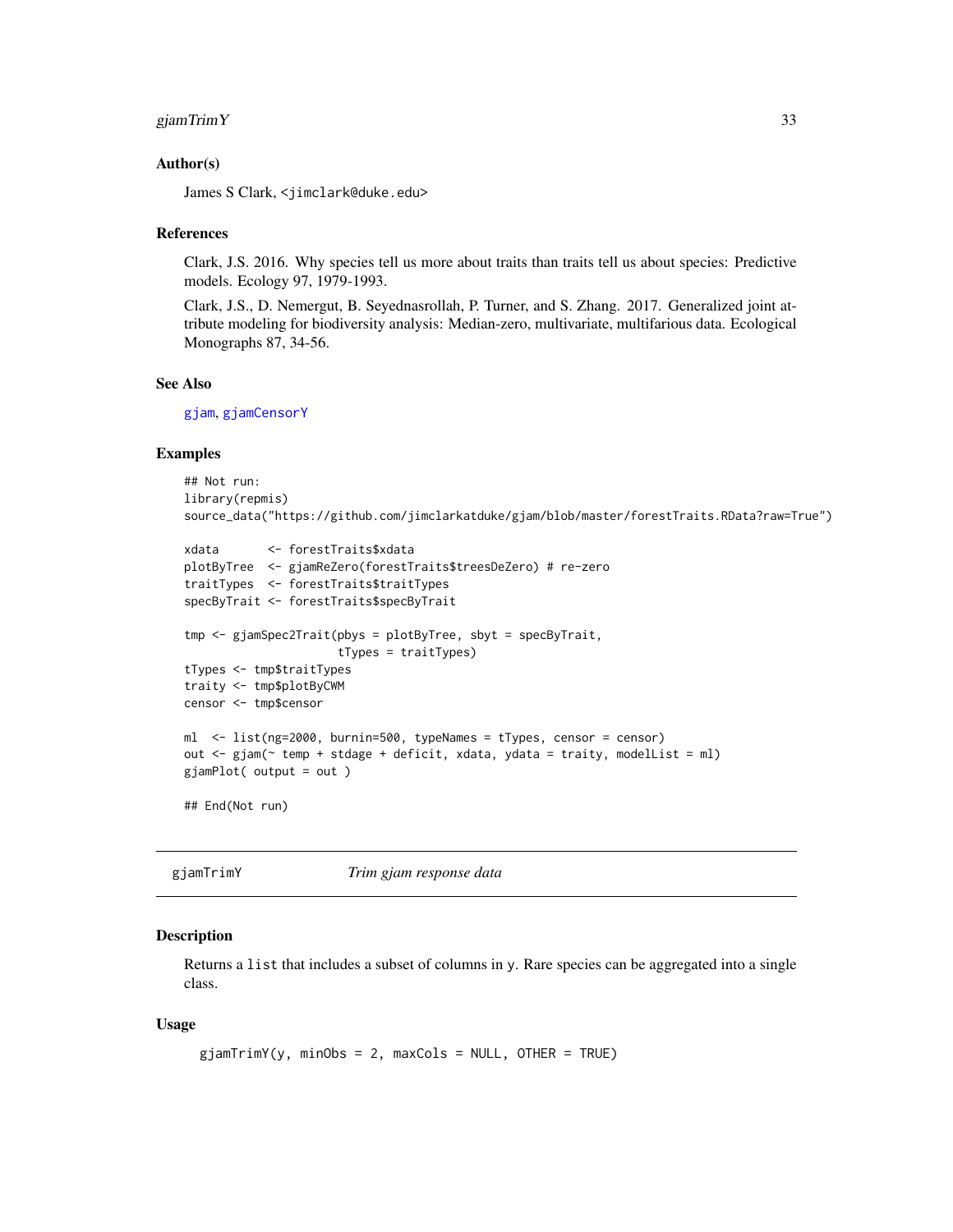#### <span id="page-33-0"></span>Arguments

|         | n by S numeric response matrix                                                                                                                                                                                               |
|---------|------------------------------------------------------------------------------------------------------------------------------------------------------------------------------------------------------------------------------|
| minObs  | minimum number of non-zero observations                                                                                                                                                                                      |
| maxCols | maximum number of response variables                                                                                                                                                                                         |
| OTHER   | logical or character string. If OTHER = TRUE, rare species are aggregated in a<br>new column 'other'. A character vector contains the names of columns in y<br>to be aggregated with rare species in the new column 'other'. |

#### Details

Data sets commonly have many responses that are mostly zeros, large numbers of rare species, even singletons. Response matrix y can be trimmed to include only taxa having > minObs non-zero observations or to <= maxCol total columns. The option OTHER is recommended for composition data ('CC', 'FC'), where the 'other' column is taken as the reference class. If there are unidentified species they might be included in this class. [See [gjamSimData](#page-28-1) for typeName codes].

#### Value

Returns a list containing three elements.

| -V       | trimmed version of y.                                  |
|----------|--------------------------------------------------------|
| colIndex | length- $S$ vector of indices for new columns in $v$ . |
| nobs     | number of non-zero observations by column in y.        |

#### Author(s)

James S Clark, <jimclark@duke.edu>

#### References

Clark, J.S., D. Nemergut, B. Seyednasrollah, P. Turner, and S. Zhang. 2017. Generalized joint attribute modeling for biodiversity analysis: Median-zero, multivariate, multifarious data. Ecological Monographs 87, 34-56.

# See Also

[gjamSimData](#page-28-1) simulates data [gjam](#page-3-1) analyzes data

A more detailed vignette is can be obtained with:

browseVignettes('gjam')

web site 'http://sites.nicholas.duke.edu/clarklab/code/'.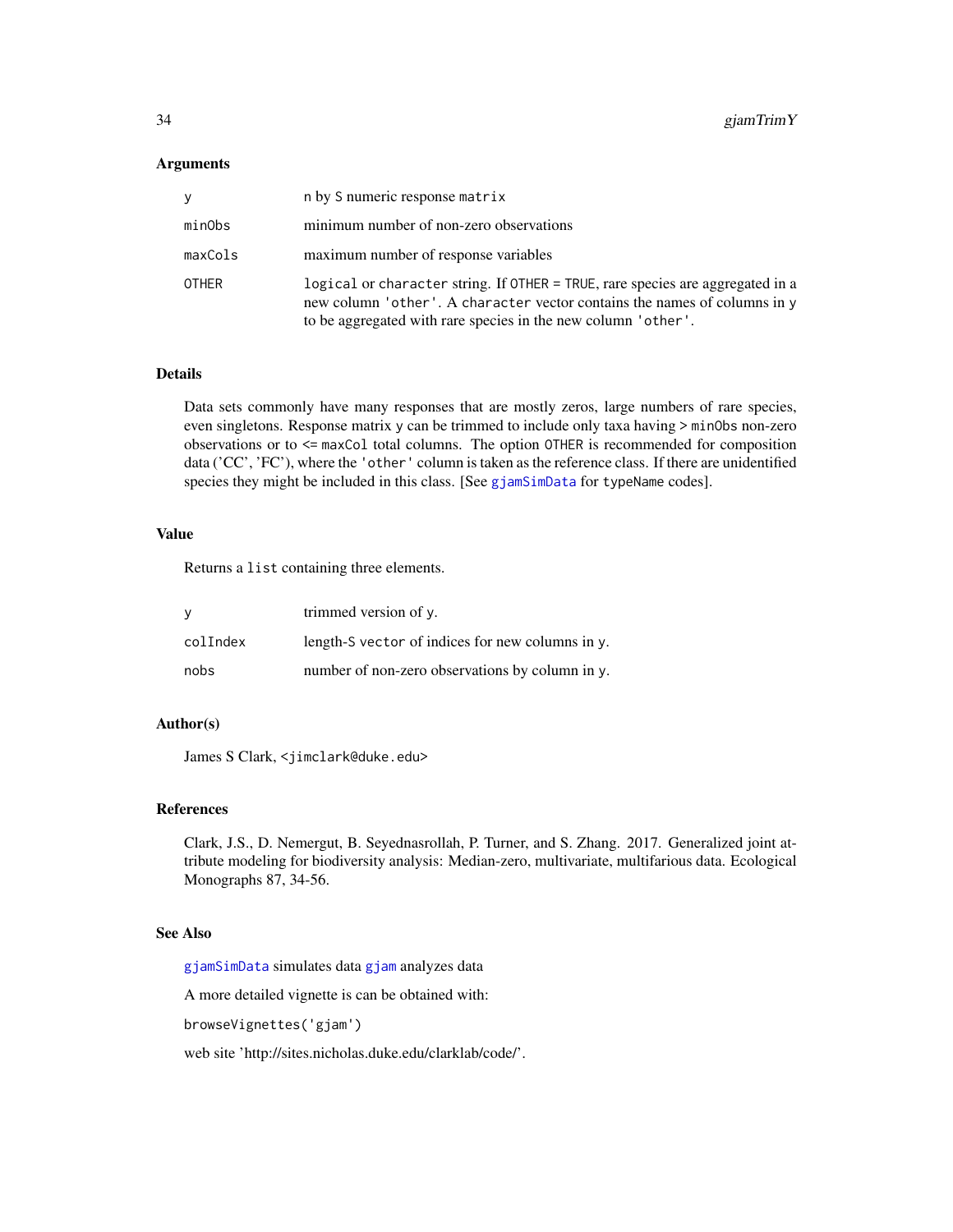# gjamTrimY 35

```
## Not run:
library(repmis)
source_data("https://github.com/jimclarkatduke/gjam/blob/master/forestTraits.RData?raw=True")
y <- gjamReZero(fungEnd$yDeZero) # re-zero data
dim(y)
y <- gjamTrimY(y, minObs = 200)$y # species in >= 200 observations
dim(y)
tail(colnames(y)) # last column is 'other'
## End(Not run)
```